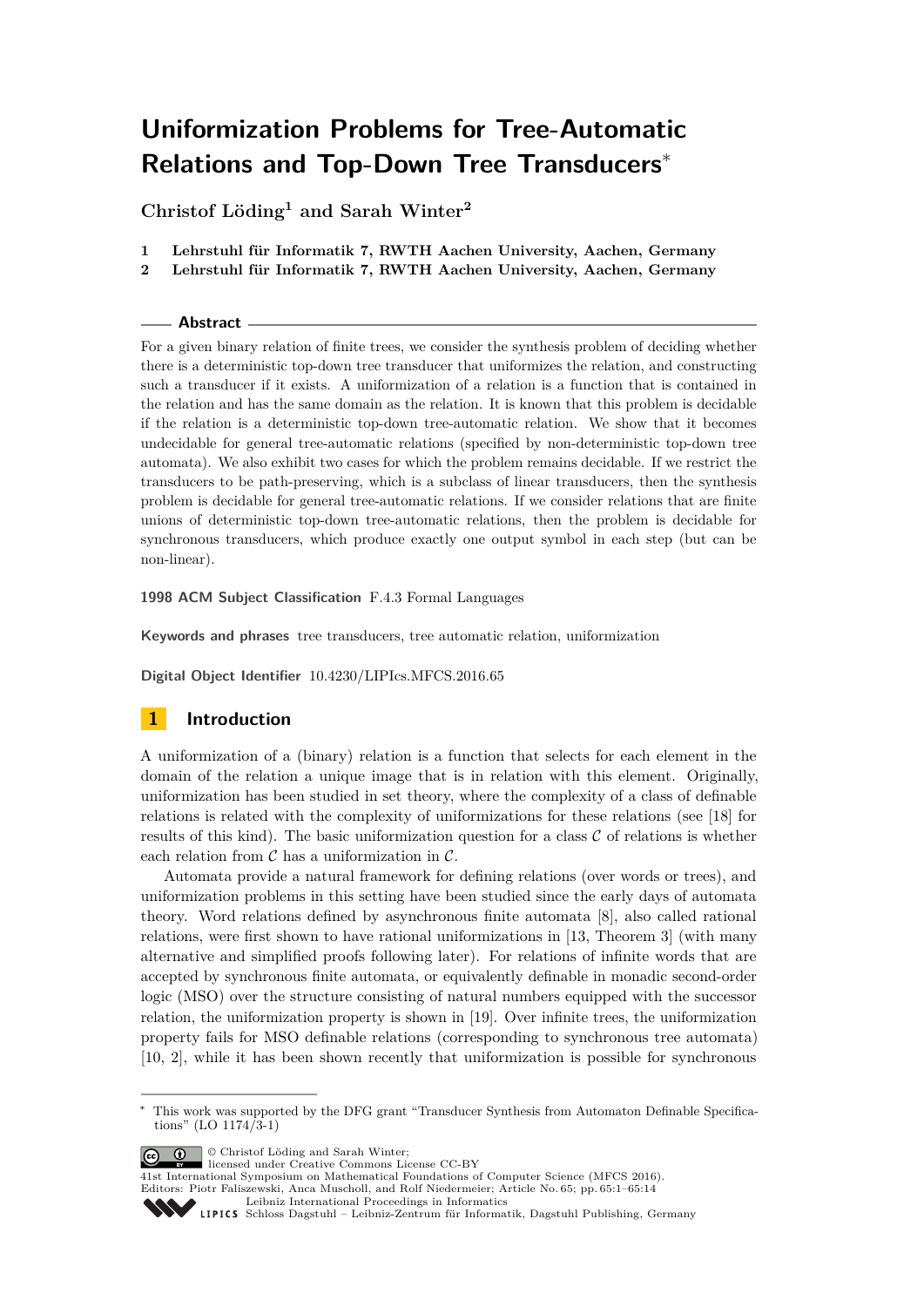#### **65:2 Uniformization for Tree-Automatic Relations and Top-Down Tree Transducers**

relations over finite trees [\[14,](#page-12-4) [4\]](#page-12-5). These relations defined by synchronous automata are usually referred to as automatic, *ω*-automatic, tree-automatic and *ω*-tree-automatic relations (for finite words, infinite words, finite trees, and infinite trees, respectively).

In a more algorithmic setting, uniformization is often referred to as synthesis: The relation is viewed as a specification between inputs and outputs, and the function is supposed to be realized by a device that produces the output while processing the input. This means, that the class for the uniformizations is usually different from the class of the specifications, and the problem of interest is now the decision problem whether a given relation admits a uniformization in the desired class.

The classical setting, originating from Church's synthesis problem [\[3\]](#page-12-6), is the one of infinite words. The specification is given by an  $\omega$ -automatic relation (orginally in MSO), and the question is whether it can be uniformized by a synchronous sequential transducer that produces, letter by letter, an infinite output word while reading an infinite input word. The seminal paper of Büchi and Landweber [\[1\]](#page-12-7) shows the decidability of this problem, and has been extended later to uniformizations by asynchronous sequential transducers [\[12,](#page-12-8) [11\]](#page-12-9). A detailed study of the synthesis of sequential transducers for asynchronous automata on finite words is provided in [\[6\]](#page-12-10).

Our aim is to study these uniformization questions for relations over finite trees. Tree automata are used in many fields, for example as a tool for analyzing and manipulating rewrite systems or XML Schema languages (see [\[7\]](#page-12-11)). Tree transformations that are realized by finite tree transducers thus become interesting in the setting of translations from one document scheme into another [\[17\]](#page-13-3). As class for the uniformizations we consider deterministic top-down tree transducers  $(D\downarrow TTs)$ , which are a natural extension of sequential transducers on words. A first result in this setting was obtained in [\[16\]](#page-13-4), where we show that it is decidable whether a tree-automatic relation that is defined by a deterministic top-down tree automaton ( $D\downarrow TA$ ) can be uniformized by a  $D\downarrow TT$ . A representation of the specification by a deterministic automaton model is essential in many synthesis algorithms for automata. A standard approach is to build a game in which the two players produce input and output. The aim of the output player is to ensure that the pair of input and output produced along a play satisfies the specification. This property is ensured in the game by simulating a deterministic automaton for the specification on the moves of the players. A winning strategy for the output player then corresponds to a uniformizer.

In this paper, we show that the synthesis problem for  $D\downarrow TT$  from nondeterministic treeautomatic relations is indeed undecidable, showing that the nondeterminism does not only destroy the game theoretic approach (as sketched above) but makes the problem intractable in general. On the positive side, we prove two decidability results for restricted classes of uniformizers and specifications:

- **1.** For nondeterministic tree-automatic relations uniformization by path-preserving D↓TTs is decidable. Intuitively, we call a  $D\downarrow TT$  path-preserving if every node of the output tree is produced from a node of the input tree that is above or below the output node (this implies that each path-preserving  $D \downarrow TT$  is in particular linear). For this class of uniformizers we can adapt the game theoretic approach by using guidable automata [\[5,](#page-12-12) [15\]](#page-12-13) instead of deterministic automata for the specification.
- **2.** If we restrict the specifications to unions of D↓TAs with disjoint domain, we obtain decidability for uniformizations by synchronous  $D\downarrow TTs$ . We call a  $D\downarrow TT$  synchronous if it produces one output symbol in each transition (but the transitions can be non-linear). While this is a rather specific result, it is the first decidability result for synthesis of transducers in which in the synthesized transducer may need to be non-linear.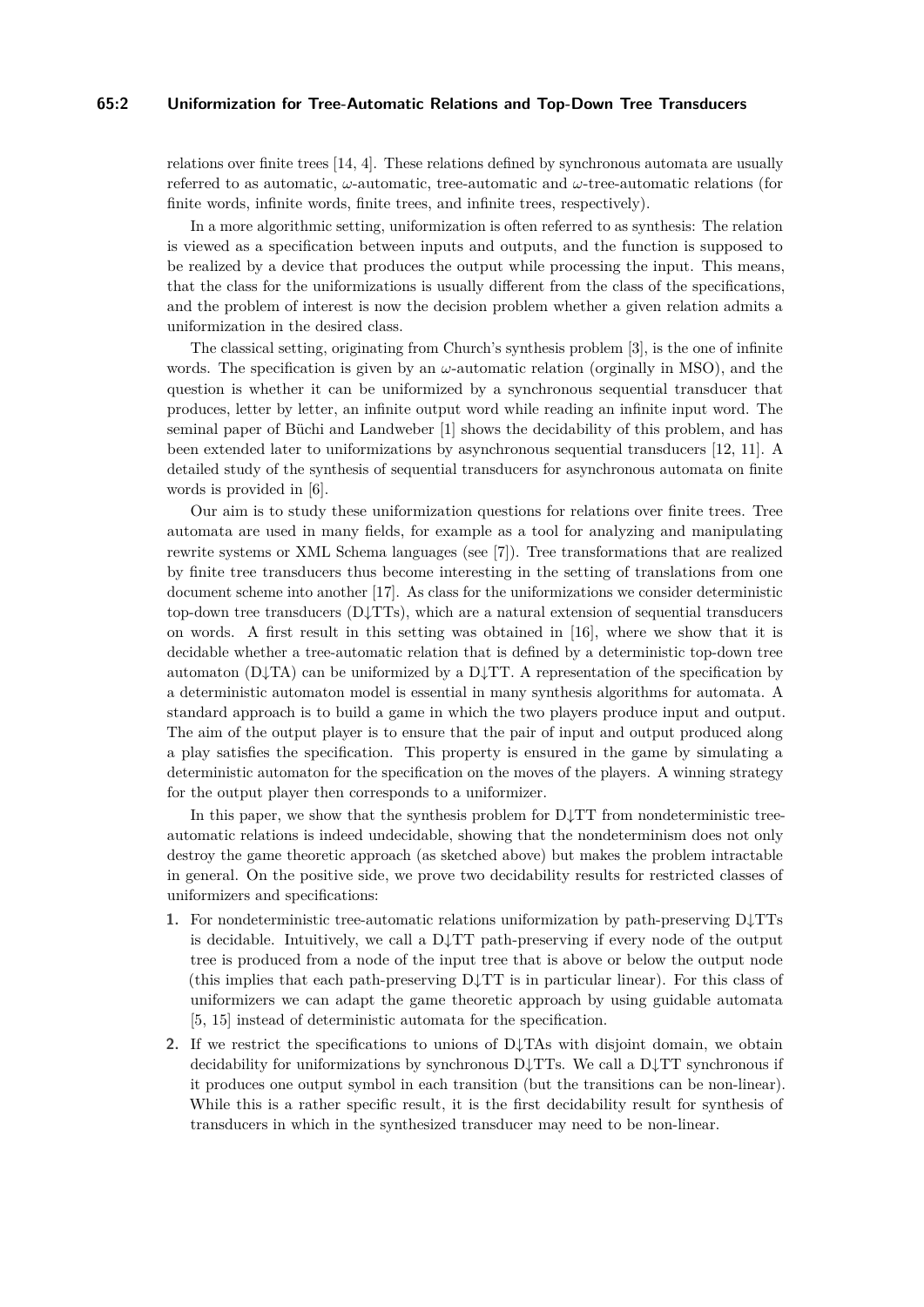#### **C. Löding and S. Winter 65:3 C.** Löding and S. Winter 65:3

The paper is structured as follows. In Section [2](#page-2-0) we fix some basic definitions and terminology. In Section [3](#page-5-0) we show undecidability for synthesis of D↓TTs from tree-automatic specifications, and the decidability results are presented in Section [4.](#page-6-0)

## <span id="page-2-0"></span>**2 Preliminaries**

**Words and trees.** The set of natural numbers containing zero is denoted by N. For a set *S*, the powerset of *S* is denoted by  $2^S$ . An *alphabet*  $\Sigma$  is a finite non-empty set of letters. A finite *word* is a finite sequence of letters. The set of all finite words over  $\Sigma$  is denoted by  $Σ<sup>*</sup>$ . The length of a word *w* ∈ Σ<sup>\*</sup> is denoted by |*w*|, the empty word is denoted by *ε*. For  $w = a_1 \dots a_n \in \Sigma^*$  for some  $n \in \mathbb{N}$  and  $a_1, \dots, a_n \in \Sigma$ , let  $w[i]$  denote the *i*<sup>th</sup> letter of *w*, i.e.,  $w[i] = a_i$ . Furthermore, let  $w[i, j]$  denote the infix from the *i*th to the *j*th letter of *w*, i.e.,  $w[i, j] = a_i \dots a_j$ . We write  $u \sqsubseteq w$  if there is some *v* such that  $w = uv$  for  $u, v \in \Sigma^*$ . A subset  $L \subseteq \Sigma^*$  is called *language* over  $\Sigma$ .

A *ranked alphabet*  $\Sigma$  is an alphabet where each letter  $f \in \Sigma$  has a rank  $rk(f) \in \mathbb{N}$ . The set of letters of rank *i* is denoted by  $\Sigma_i$ . A tree domain *dom* is a non-empty finite subset of  $(N \setminus \{0\})^*$  such that *dom* is prefix-closed and for each  $u \in (N \setminus \{0\})^*$  and  $i \in N \setminus \{0\}$ if *ui* ∈ *dom*, then *uj* ∈ *dom* for all 1 ≤ *j < i*. We speak of *ui* as successor of *u* for each  $u \in dom$  and  $i \in \mathbb{N} \setminus \{0\}.$ 

A (finite  $\Sigma$ -labeled) *tree* is a pair  $t = (dom_t, val_t)$  with a mapping  $val_t : dom_t \to \Sigma$  such that for each node  $u \in dom_t$  the number of successors of *u* is a rank of  $val_t(u)$ . The height *h* of a tree *t* is the length of its longest path, i.e.,  $h(t) = max\{|u| | u \in dom_t\}$ . The set of all Σ-labeled trees is denoted by *T*<sub>Σ</sub>. A subset *T* ⊆ *T*<sub>Σ</sub> is called *tree language* over Σ.

A *subtree*  $t|_u$  of a tree  $t$  at node  $u$  is defined by  $dom_{t|_u} = \{v \in \mathbb{N}^* \mid uv \in dom_t\}$  and  $val_{t|u}(v) = val_t(uv)$  for all  $v \in dom_{t|u}$ . In order to formalize concatenation of trees, we introduce the notion of special trees. A *special tree* over  $\Sigma$  is a tree over  $\Sigma \cup \{ \circ \}$  such that  $\circ$ occurs exactly once at a leaf. Given  $t \in T_{\Sigma}$  and  $u \in dom_t$ , we write  $t[\diamond/u]$  for the special tree that is obtained by deleting the subtree at *u* and replacing it by  $\circ$ . Let  $S_{\Sigma}$  be the set of special trees over  $\Sigma$ . For  $t \in S_{\Sigma}$  and  $s \in T_{\Sigma}$  or  $s \in S_{\Sigma}$  let the *concatenation*  $t \cdot s$  be the tree that is obtained from  $t$  by replacing  $\circ$  with  $s$ .

Let  $X_n$  be a set of *n* variables  $\{x_1, \ldots, x_n\}$  and  $\Sigma$  be a ranked alphabet. We denote by  $T_{\Sigma}(X_n)$  the set of all trees over  $\Sigma$  which additionally can have variables from  $X_n$  at their leaves. We define  $X_0$  to be the empty set, the set  $T_\Sigma(\emptyset)$  is equal to  $T_\Sigma$ . Let  $X = \bigcup_{n>0} X_n$ . A tree from  $T_{\Sigma}(X)$  is called *linear* if each variable occurs at most once. For  $t \in T_{\Sigma}(X_n)$ let  $t[x_1 \leftarrow t_1, \ldots, x_n \leftarrow t_n]$  be the tree that is obtained by substituting each occurrence of  $x_i \in X_n$  by  $t_i \in T_\Sigma(X)$  for every  $1 \leq i \leq n$ .

A tree from  $T_{\Sigma}(X_n)$  such that all variables from  $X_n$  occur exactly once and in the order  $x_1, \ldots, x_n$  when reading the leaf nodes from left to right, is called *n*-*context* over  $\Sigma$ . Given an *n*-context, the node labeled by  $x_i$  is referred to as *i*th hole for every  $1 \leq i \leq n$ . A special tree can be seen as a 1-context, a tree without variables can be seen a 0-context. If *C* is an *n*-context and  $t_1, \ldots, t_n \in T_{\Sigma}(X)$  we write  $C[t_1, \ldots, t_n]$  instead of  $C[x_1 \leftarrow t_1, \ldots, x_n \leftarrow t_n]$ .

**Tree automata.** We fix our notations. For a detailed introduction to tree automata see e.g. [\[9\]](#page-12-14) or [\[7\]](#page-12-11). Let  $\Sigma = \bigcup_{i=0}^{m} \Sigma_i$  be a ranked alphabet. A *non-deterministic top-down tree automaton* (an N↓TA) over  $\Sigma$  is of the form  $\mathcal{A} = (Q, \Sigma, Q_0, \Delta)$  consisting of a finite set of states  $Q$ , a set  $Q_0 \subseteq Q$  of initial states, and  $\Delta \subseteq \bigcup_{i=0}^m (Q \times \Sigma_i \times Q^i)$  is the transition relation. For  $i = 0$ , we identify  $Q \times \Sigma_i \times Q^i$  with  $Q \times \Sigma_0$ . Let t be a tree and A be an N $\downarrow$ TA, a *run* of A on *t* is a mapping  $\rho: dom_t \to Q$  compatible with  $\Delta$ , i.e.,  $\rho(\varepsilon) \in Q_0$  and for each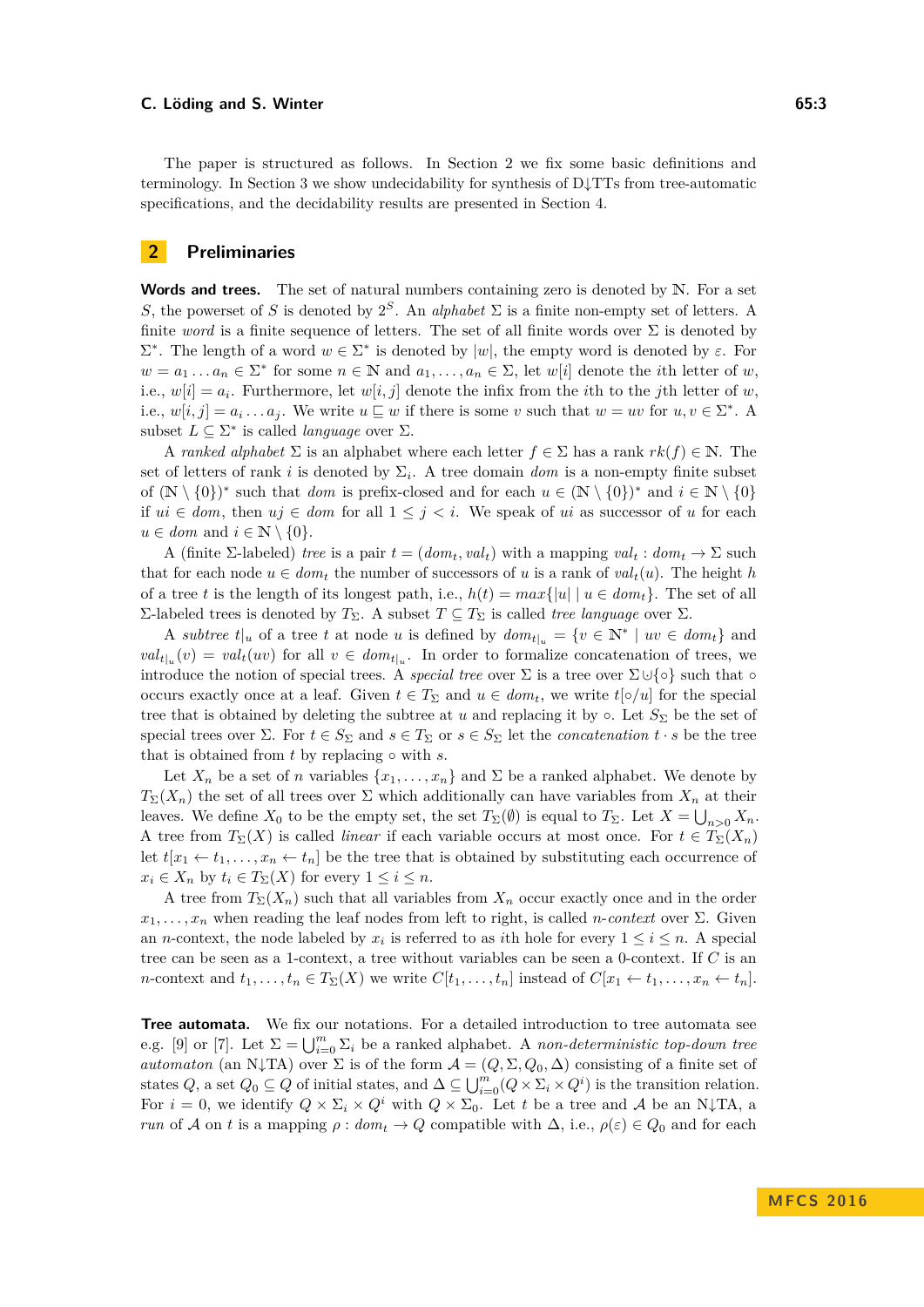#### **65:4 Uniformization for Tree-Automatic Relations and Top-Down Tree Transducers**

node  $u \in dom_t$  with  $i \geq 0$  successors  $(\rho(u), val_t(u), \rho(u1), \ldots, \rho(ui)) \in \Delta$ . A tree  $t \in T_{\Sigma}$ is *accepted* if, and only if, there is a run of  $A$  on  $t$ . The tree language *recognized* by  $A$  is  $T(A) = \{t \in T_\Sigma \mid A \text{ accepts } t\}.$  A tree language  $T \subseteq T_\Sigma$  is called *regular* if *T* is recognizable by a non-deterministic top-down tree automaton.

A top-down tree automaton  $A = (Q, \Sigma, Q_0, \Delta)$  is *deterministic* (a D $\downarrow$ TA) if the set  $Q_0$ is a singleton set and for each  $f \in \Sigma_i$  and each  $q \in Q$  there is at most one transition  $(q, f, q_1, \ldots, q_i) \in \Delta$ . However, non-deterministic and deterministic top-down automata are not equally expressive. It is effectively decidable whether a regular tree language is top-down deterministic [\[9\]](#page-12-14).

In Section [4.1](#page-6-1) we use *guidable tree automata* [\[15\]](#page-12-13). The concept of guidable tree automata is that another tree automaton can act as a guide, meaning that a tree automaton  $\beta$  can guide a tree automaton  $A$  if an accepting run of  $B$  on a tree  $t$  can be translated deterministically into an accepting run of A on *t*.

Formally, an N $\downarrow$ TA  $\mathcal A$  can be *guided by* an N $\downarrow$ TA  $\mathcal B$  if there is a mapping  $g: Q_{\mathcal A} \times \Delta_{\mathcal B} \to \Delta_{\mathcal A}$ such that  $g(q, (p, a, p_1, \ldots, p_i)) = (q, a, q_1, \ldots, q_i)$  for some  $q_1, \ldots, q_i \in Q_{\mathcal{A}}$ , and for every accepting run  $\rho$  of B over a tree t,  $g(\rho)$  is an accepting run of A over t, where  $g(\rho) = \rho'$  is the unique run such that  $\rho'(\varepsilon) = q_0^{\mathcal{A}},$  and for all  $u \in dom_t : (\rho'(u), val_t(u), \rho'(u1), \ldots, \rho'(ui)) =$  $g(\rho'(u), (\rho(u), val_t(u), \rho(u1), \ldots, \rho(ui)))$ . An N $\downarrow$ TA A is called *guidable* if it can be guided by every N $\downarrow$ TA B such that  $T(\mathcal{B}) \subseteq T(\mathcal{A})$ .

*Tree-automatic relations* are defined by using tree automata over a product alphabet. For nodes that belong only to one of the trees one uses a padding symbol. Formally, let  $\Sigma$ , Γ be ranked alphabets and let  $\Sigma_{\perp} = \Sigma \cup \{\perp\}, \Gamma_{\perp} = \Gamma \cup \{\perp\}, \text{ where } \perp \text{ is a new symbol with }$ rank 0. For an *i*-ary symbol  $f \in \Sigma_{\perp}$  and a *j*-ary symbol  $g \in \Gamma_{\perp}$ , let  $rk((f,g)) = max\{i, j\}$ . The *convolution* of  $(t_1, t_2)$  with  $t_1 \in T_{\Sigma}$ ,  $t_2 \in T_{\Gamma}$  is the  $\Sigma_{\bot} \times \Gamma_{\bot}$ -labeled tree  $t = t_1 \otimes t_2$ defined by  $dom_t = dom_{t_1} \cup dom_{t_2}$ , and  $val_t(u) = (val_{t_1}^{\perp}(u), val_{t_2}^{\perp}(u))$  for all  $u \in dom_t$ , where  $val_{t_i}^{\perp}(u) = val_{t_i}(u)$  if  $u \in dom_{t_i}$  and  $val_{t_i}^{\perp}(u) = \perp$  otherwise for  $i \in \{1,2\}$ . As a special case, given  $t \in T_{\Sigma}$ , we define  $t \otimes \bot$  to be the tree with  $dom_{t \otimes \bot} = dom_t$  and  $val_{t \otimes \bot}(u) = (val_t(u), \bot)$ for all  $u \in dom_t$ . Analogously, we define  $\perp \otimes t$ . We define the *convolution of a tree relation*  $R \subseteq T_{\Sigma} \times T_{\Gamma}$  to be the tree language  $T_R := \{t_1 \otimes t_2 \mid (t_1, t_2) \in R\}.$ 

We call a (binary) relation *R tree-automatic* if there exists a regular tree language *T* such that  $T = T_R$ . For ease of presentation, we say a tree automaton A recognizes R if it recognizes the convolution  $T_R$  and denote by  $R(A)$  the induced relation  $R$ .

A *uniformization* of a relation  $R \subseteq X \times Y$  is a function  $f_R : X \to Y$  such that  $(x, f_R(x)) \in R$  for all  $x \in dom(R)$ . We are interested in uniformizations of tree-automatic relations by deterministic top-down tree transducers.

**Tree transducers.** We consider top-down tree transducers, which read the tree from the root to the leaves and produce finite output trees in each step that are attached to the already produced output (see [\[7\]](#page-12-11) for an introduction to tree transducers).

A *top-down tree transducer* (a  $\downarrow$ TT) is of the form  $\mathcal{T} = (Q, \Sigma, \Gamma, q_0, \Delta)$  consisting of a finite set of states *Q*, a finite input alphabet  $\Sigma$ , a finite output alphabet  $\Gamma$ , an initial state  $q_0 \in Q$ , and  $\Delta$  is a finite set of transition rules of the form  $q(f(x_1, \ldots, x_i)) \to w[q_1(x_{j_1}), \ldots, q_n(x_{j_n})],$ or  $q(x_1) \to w[q_1(x_1), \ldots, q_n(x_1)]$ (*ε*-transition), where  $f \in \Sigma_i$ , w is an *n*-context over Γ,  $q, q_1, \ldots, q_n \in Q$  and variables  $x_{j_1}, \ldots, x_{j_n} \in X_i$ . A *deterministic* top-down tree transducer (a D $\downarrow$ TT) has no  $\varepsilon$ -transitions and no two rules with the same left-hand side.

A *configuration* of a top-down tree transducer is a triple  $c = (t, t', \varphi)$  of an input tree  $t \in T_{\Sigma}$ , an output tree  $t' \in T_{\Gamma \cup Q}$  and a function  $\varphi : D_{t'} \to dom_t$ , where

 $val_{t'}(u) \in \Gamma_i$  for each  $u \in dom_{t'}$  with  $i > 0$  successors, and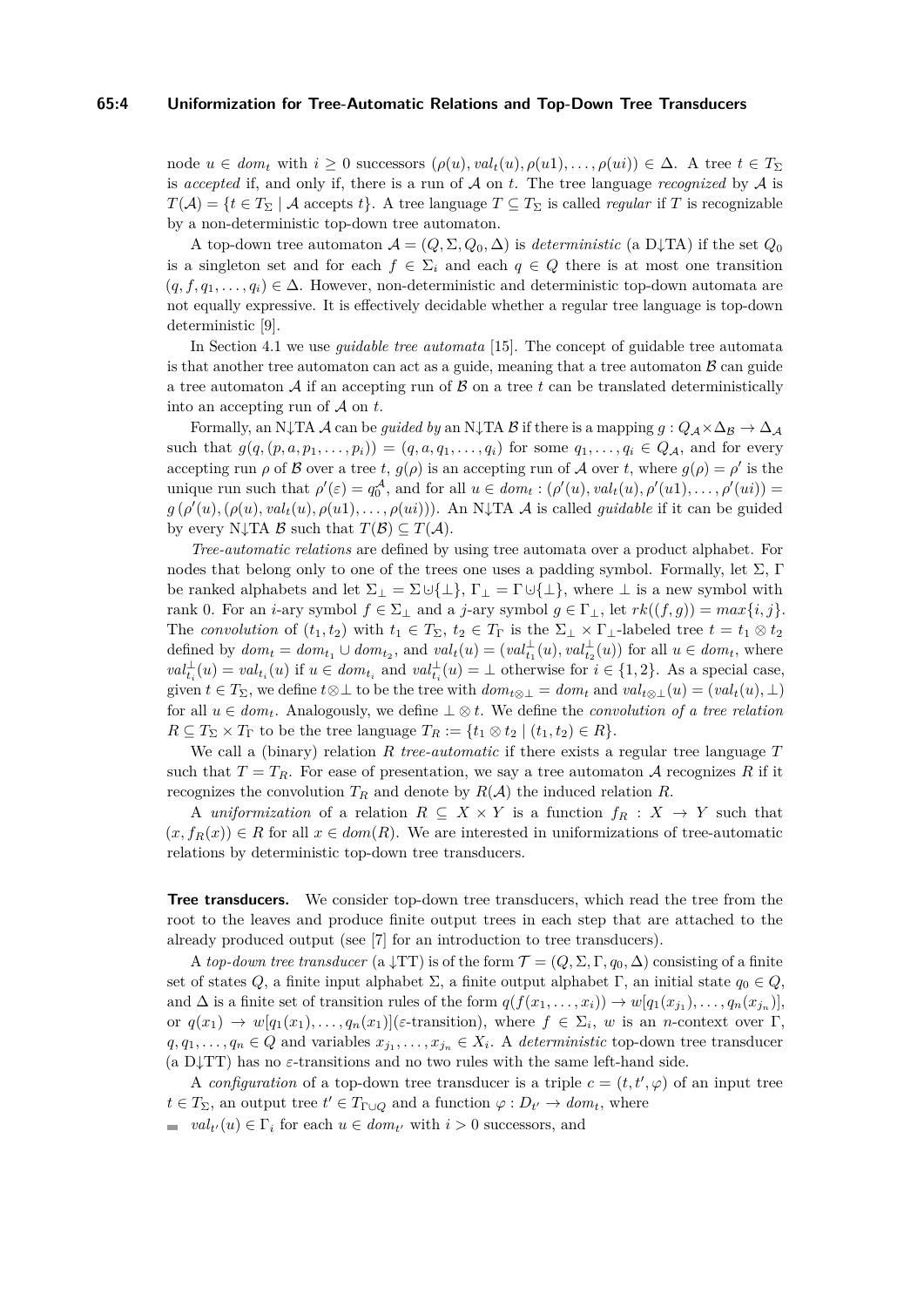<span id="page-4-1"></span>

**Figure 1** The configuration sequence  $c_0$  to  $c_5$  of  $\mathcal T$  on  $t$  from Example [1.](#page-4-0)

- $val_{t'}(u) \in \Gamma_0$  or  $val_{t'}(u) \in Q$  for each leaf  $u \in dom_{t'}$ , and  $\mathbf{r}$
- $D_{t'} \subseteq dom_{t'}$  with  $D_{t'} = \{u \in dom_{t'} \mid val_{t'}(u) \in Q\}$ , i.e.,  $\varphi$  maps every node from the output tree  $t'$  that has a state-label to a node of the input tree  $t$ .

Let  $c_1 = (t, t_1, \varphi_1)$  and  $c_2 = (t, t_2, \varphi_2)$  be configurations of a top-down tree transducer over the same input tree. We define a *successor relation*  $\rightarrow \tau$  on configurations as usual by applying one rule. Figure [1](#page-4-1) illustrates a configuration sequence explained in Example [1](#page-4-0) below. Formally, for the application of a non- $\varepsilon$ -rule, we define  $c_1 \rightarrow_\mathcal{T} c_2 : \Leftrightarrow$ 

- $\equiv$ There is a state-labeled node  $u \in D_{t'}$  of the output tree  $t_1$  that is mapped to a node  $v \in dom_t$  of the input tree *t*, i.e.,  $\varphi_1(u) = v$ , and
- there is a rule  $val_{t_1}(u)$   $(val_t(v)(x_1,...,x_i)) \rightarrow w[q_1(x_{j_1}),...,q_n(x_{j_n})] \in \Delta$  such that the  $\blacksquare$ output tree is correctly updated, i.e.,  $t_2 = t_1[\circ/u] \cdot w[q_1, \ldots, q_n]$ , and
- the mapping  $\varphi_2$  is correctly updated, i.e.,  $\varphi_2(u') = \varphi_1(u')$  if  $u' \in D_{t_1} \setminus \{u\}$  and  $\varphi_2(u') =$  $\sim$  $v.j_i$  if  $u' = u.u_i$  with  $u_i$  is the *i*th hole in *w*.

Furthermore, let  $\rightarrow_{\mathcal{T}}^*$  be the reflexive and transitive closure of  $\rightarrow_{\mathcal{T}}$  and  $\rightarrow_{\mathcal{T}}^n$  the reachability relation for  $\rightarrow$   $\tau$  in *n* steps. From here on, let  $\varphi_0$  always denote the mapping  $\varphi_0(\varepsilon) = \varepsilon$ . A configuration  $(t, q_0, \varphi_0)$  is called *initial configuration* of  $\mathcal T$  on  $t$ . A configuration  $c = (t, t', \varphi)$ is said to be *reachable* in a computation of  $\mathcal T$  on  $t$ , if  $c_0 \to^*_{\mathcal T} c$ , where  $c_0$  is the initial configuration of  $\mathcal T$  on *t*. The relation  $R(\mathcal T)$  induced by a top-down tree transducer  $\mathcal T$  is  $R(\mathcal{T}) = \{(t, t') \in T_\Sigma \times T_\Gamma \mid (t, q_0, \varphi_0) \to^*_{\mathcal{T}} (t, t', \varphi)\}.$  For a (special) tree  $t \in T_\Sigma$  or  $t \in S_\Sigma$  let  $\mathcal{T}(t) \subseteq T_{\Gamma \cup \mathcal{Q}}$  be the set of *final transformed outputs* of a computation of  $\mathcal{T}$  on *t*, that is the set  $\{t' \mid (t, q_0, \varphi_0) \rightarrow_\mathcal{T}^* (t, t', \varphi) \text{ s.t. there is no successor configuration of } (t, t', \varphi)\}.$  Note, we explicitly do not require that the final transformed output is a tree over Γ. In the special case that  $\mathcal{T}(t)$  is a singleton set  $\{t'\}$ , we also write  $\mathcal{T}(t) = t'$ . The class of relations definable by ↓TTs is called the class of *top-down tree transformations*.

<span id="page-4-0"></span>► **Example 1.** Let  $\Sigma$  be a ranked alphabet given by  $\Sigma_2 = \{f\}$ ,  $\Sigma_1 = \{g, h\}$ , and  $\Sigma_0 = \{a\}$ . Consider the  $\downarrow$ TT  $\mathcal{T}$  given by  $({q}, \Sigma, \Sigma, {q}, \Delta)$  with  $\Delta = {q}$   $q(a) \rightarrow a, q(g(x_1)) \rightarrow q(x_1)$ ,  $q(h(x_1)) \to h(q(x_1)), q(f(x_1, x_2)) \to f(q(x_1), q(x_2))$ . For each  $t \in T_\Sigma$  the transducer deletes all occurrences of *g* in *t*. Consider  $t := f(g(h(a)), a)$ . A possible sequence of configurations of T on t is  $c_0 \rightarrow_{\mathcal{T}}^5 c_5$  such that  $c_0 := (t, q, \varphi_0)$  with  $\varphi_0(\varepsilon) = \varepsilon$ ,  $c_1 := (t, f(q, q), \varphi_1)$  with  $\varphi_1(1) = 1, \, \varphi_1(2) = 2, \, c_2 := (t, f(q, q), \varphi_2) \text{ with } \varphi_2(1) = 11, \, \varphi_2(2) = 2, \, c_3 := (t, f(q, a), \varphi_3)$ with  $\varphi_3(1) = 11, c_4 := (t, f(h(q), a), \varphi_4)$  with  $\varphi_4(11) = 111$ , and  $c_5 := (t, f(h(a), a), \varphi_5)$ . A visualization of this sequence is shown in Figure [1.](#page-4-1)

We consider two restricted types of top-down tree transducers. The first type are *transducers with bounded (output) delay*. Intuitively, delay occurs in a computation of a transducer if there is a difference between the number of produced output symbols and read input symbols. If the output is behind this is called output delay. More formally, in a configuration  $(t, t', \varphi)$  occurs *delay*  $d$  w.r.t. a node  $u \in D_{t'}$  if the absolute value of  $|\varphi(u)| - |u|$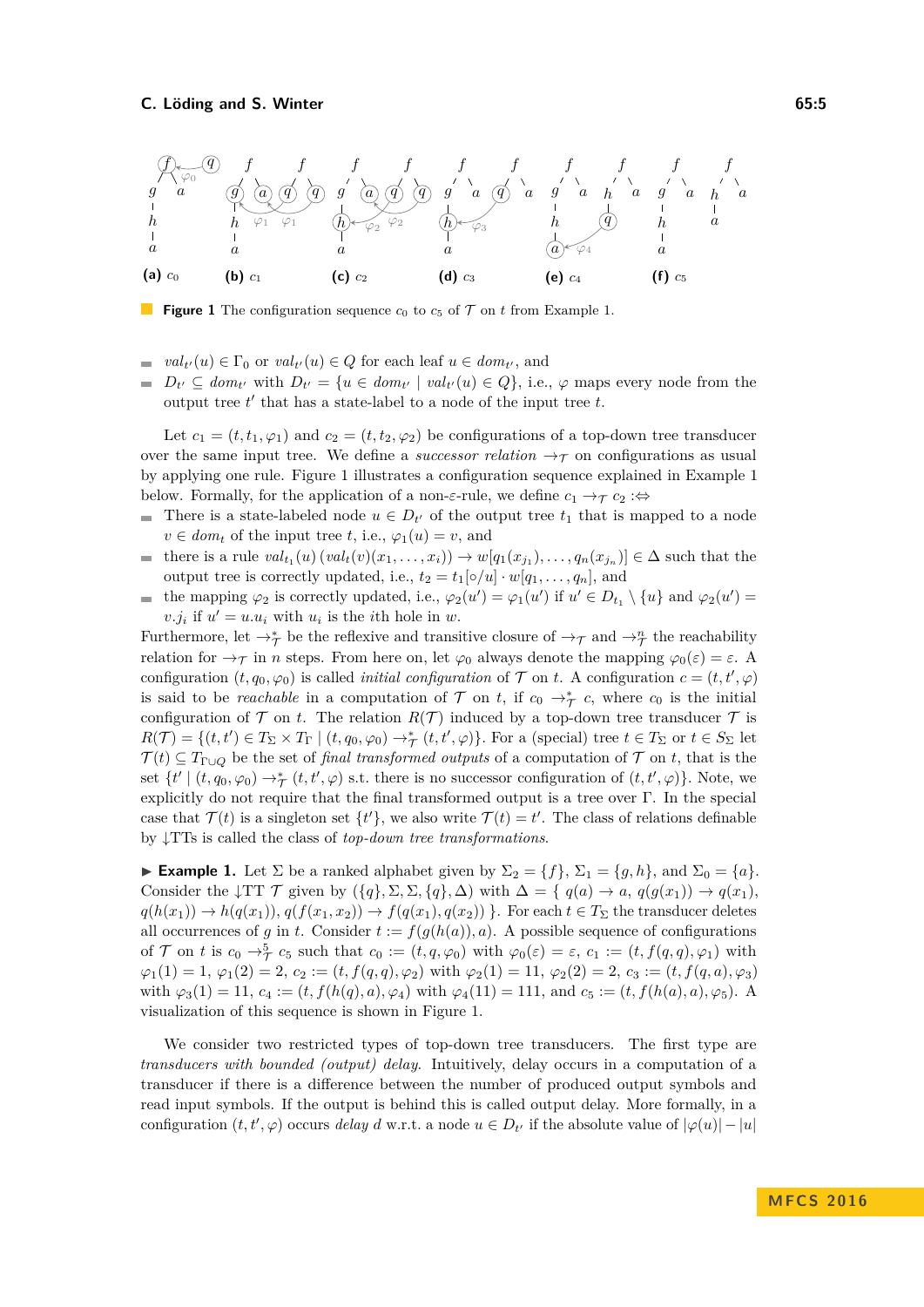#### **65:6 Uniformization for Tree-Automatic Relations and Top-Down Tree Transducers**

equals *d*. We speak of *output delay* if  $|\varphi(u)| - |u|$  is a positive integer. We say the *delay* (resp. *output delay*) in a  $\downarrow$ TT  $\mathcal T$  is *bounded* by *k*, if there is a  $k \in \mathbb N$  such that for every reachable configuration  $c$  of  $\mathcal T$  the maximal delay (resp. output delay) that occurs in  $c$  is at most  $k$ . We speak of *synchronous*  $\downarrow$ TTs if the delay is bounded by 0. Consider  $\mathcal T$  from Example [1](#page-4-0) and the configuration sequence of  $\mathcal T$  given in Example [1.](#page-4-0) In  $c_2$  occurs output delay 1 resp. 0 w.r.t. node 1 resp. 2 of the output tree. It is easy to see that the transducer has unbounded output delay, because it deletes all occurrences of *g* in an input tree.

The second restricted type of top-down tree transducer concerns the ability to copy and swap subtrees. A  $\downarrow$ TT is *linear* if all the trees in the transitions are linear. In Section [4.1,](#page-6-1) we consider a special case of linear ↓TTs called *path-preserving*. Intuitively, a ↓TT is said to be path-preserving if in every computation the read input and correspondingly produced output are always on the same path, i.e., every node of the output tree is produced from a node of the input tree that is above or below the output node. More formally, in every reachable configuration  $(t, t', \varphi)$  of the transducer it holds either  $u \sqsubseteq \varphi(u)$  or  $\varphi(u) \sqsubseteq u$  for every node  $u \in D_{t'}$ . We refer to this kind of  $\downarrow$ TTs as P $\downarrow$ TTs for short.

## <span id="page-5-0"></span>**3 Undecidability Results**

 $\triangleright$  **Theorem 2.** It is undecidable whether a given tree-automatic relation has a uniformization *by a deterministic top-down tree transducer.*

**Proof Sketch.** We give a reduction from the halting problem for Turing machines (TM). Given a TM *M*, our goal is to describe a tree-automatic specification *R<sup>M</sup>* which can only be realized by a deterministic top-down tree transducer if *M* does not halt on the empty input tape. In order to save space, we draw trees from left to right rather than from top to bottom. For explaining the idea, we provide for a given Turing machine a specification *S* and a uniformizer  $\theta$  and a D↓TT-realizable transformation  $\theta$  such that  $\theta$  uniformizes S if, and only if, *M* does not halt on the empty tape. For the full proof, the specification and the uniformizer have to be adapted such that  $\theta$  becomes the only candidate for uniformizer of *S*, which then implies the undecidability of the existence of a uniformizer.

In the following, we explain the simple versions of *S* and *θ*. Let *Q<sup>M</sup>* denote the state set of *M*, *q*<sup>0</sup> denote the initial state of *M*, and Γ*<sup>M</sup>* denote the tape alphabet of *M*. We can represent a configuration *c* of *M*, as a unary tree, i.e., as a string, of the form  $u_1 - \cdots - u_k - q - v_1 \cdots - u_\ell$ , where  $u_1, \ldots, u_k, v_1, \ldots, v_\ell \in \Gamma_M, u_1, \ldots, u_k v_1, \ldots, v_\ell$  is the content of the tape of *M*,  $q \in Q_M$ is the current control state of  $M$ , and the head of  $M$  is on  $v_1$ .

We start with the first step. Concerning the specification *S*, we are interested in pairs  $(t, t')$  of trees over  $Q_M \cup \Gamma_M \cup \{f, a\}$  which have the form

$$
\left(\begin{array}{ccc}f-f-\cdots-f-a&f-f-\cdots-f-a\\ c_0&c_1&c_n&\ddots&\vdots\\ c_0&c_1&c_n&\cdots&c_n\end{array}\right),
$$

where  $m \geq n$ , each  $c_i$  (resp.  $k_i$ ) is a configuration of *M*,  $c_0$  is the initial configuration of *M* on the empty tape and *c<sup>n</sup>* is a halting configuration of *M*. Note that the numbering of the *c<sup>i</sup>* starts with 0 and the numbering of the  $k_i$  with 1, this is intended. Such a pair of trees is part of the specification *S* if it additionally satisfies the following: There is an  $i \in \{0, \ldots, n-1\}$ such that  $succ(c_i) \neq k_{i+1}$ , where  $succ(c_i)$  is the successor configuration of  $c_i$ .

The specification  $S$  is tree-automatic. Note that for a pair  $(t, t')$  of the correct form, the configurations  $c_i$  and  $k_{i+1}$  overlap for each  $i \in \{0, \ldots, n-1\}$  in  $t \otimes t'$ . A tree-automaton can guess a branch and verify that  $succ(c_i) \neq k_{i+1}$  holds.

Now, we consider the function  $\theta$ :  $dom(S) \to T_{Q_M \cup \Gamma_M \cup \{f,a\}}$  defined by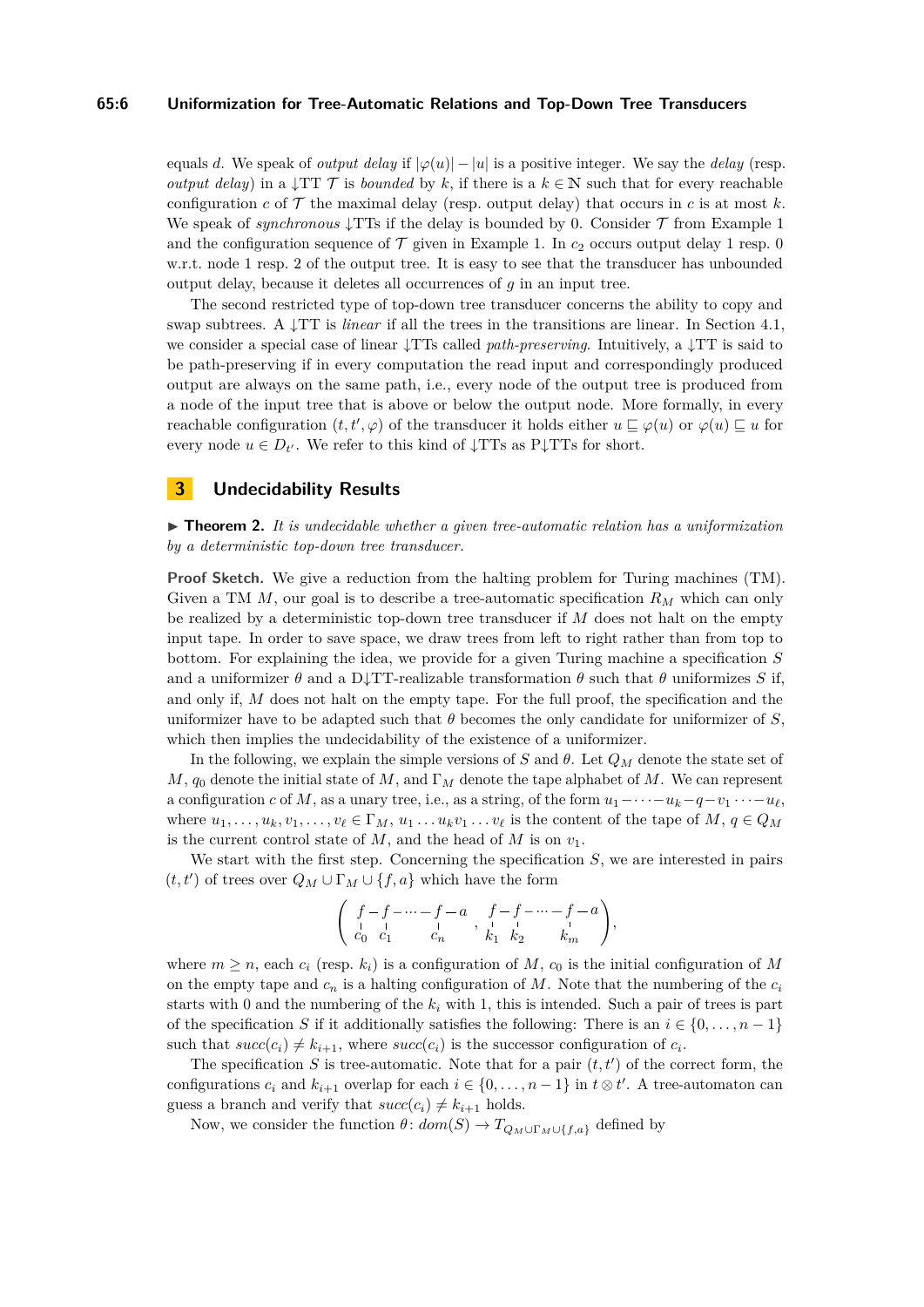#### **C.** Löding and S. Winter 65:7

$$
\begin{array}{ccccccccc} f-f-\cdots-f-a & & & f-f-\cdots-f-a \\ c_0 & c_1 & & c_n & & & c_1 & c_2 & & c_n \end{array}.
$$

Assuming that a transducer is only given input trees that have the desired form, this function is realizable by a deterministic top-down tree transducer, e.g., by some transducer that produces no output in the first step, continues at the right child and then simply copies the rest of the input tree.

Assume that *M* does not halt on the empty input tape and consider an input tree  $t \in dom(S)$ , then there are configurations  $c_i$  and  $c_{i+1}$  such that  $c_{i+1}$  is not the successor configuration of  $c_i$ . The transformation  $\theta$  yields  $c_{i+1} = k_{i+1}$ , it follows that  $succ(c_i) \neq k_{i+1}$ , i.e.,  $(t, \theta(t)) \in S$ . Conversely, assume that M halts on the empty input tape. Consider an input tree  $t \in dom(S)$  such that  $c_0c_1 \cdots c_n$  is the halting configuration sequence. It follows that  $k_{i+1} = succ(c_i) = c_{i+1}$  for all  $i \in \{0, \ldots, n-1\}$ , i.e.,  $(t, \theta(t)) \notin S$ . Clearly, *S* is uniformized by  $\theta$  if, and only if, M does not halt on the empty input tape.

However, the specification *S* does not suffice to enforce that this kind of transformation is the only possible uniformizer. This can be achieved by extending the alphabet and the specification.

From the undecidability proof one can derive that the uniformization problems remain undecidable if we restrict the D↓TTs, as stated in the following two theorems. Together with the decidability result from Section [4.1](#page-6-1) this gives an almost complete picture of the frontier between decidability and undecidability (for the case of all tree-automatic relations as specifications, and subclasses of D↓TTs as uniformizers).

 $\triangleright$  **Theorem 3.** It is undecidable whether a given tree-automatic relation has a uniformization *by a linear deterministic top-down tree transducer with delay bounded by 1.*

▶ **Theorem 4.** It is undecidable whether a given tree-automatic relation has a uniformization *by a synchronous deterministic top-down tree transducer.*

## <span id="page-6-0"></span>**4 Decidability Results**

In the previous section we have seen that the uniformization problem for general treeautomatic specifications is undecidable. In order to regain decidability of the uniformization problem for non-deterministic top-down specifications we present two approaches. In Section [4.1,](#page-6-1) we consider general non-deterministic top-down specifications and restrict the uniformizer, whereas in Section [4.2](#page-10-0) we consider a restricted class of non-deterministic top-down specifications and ask whether there is a synchronous uniformizer.

### <span id="page-6-1"></span>**4.1 Path-preserving uniformization**

In this section, we consider general non-deterministic tree relations and restrict the uniformizer; we are looking for a uniformization by a deterministic path-preserving top-down transducer. We solve the following uniformization problem.

<span id="page-6-2"></span>▶ **Theorem 5.** *It is decidable whether a given tree-automatic relation has a uniformization by a deterministic path-preserving top-down tree transducer.*

In the following we show that deciding whether a general non-deterministic top-down tree relation has a path-preserving uniformization reduces to deciding the winner in a safety game between two players. We show that the use of guidable tree automata [\[15\]](#page-12-13) for the specifications makes it feasible to adapt a decision procedure presented in [\[16\]](#page-13-4), where the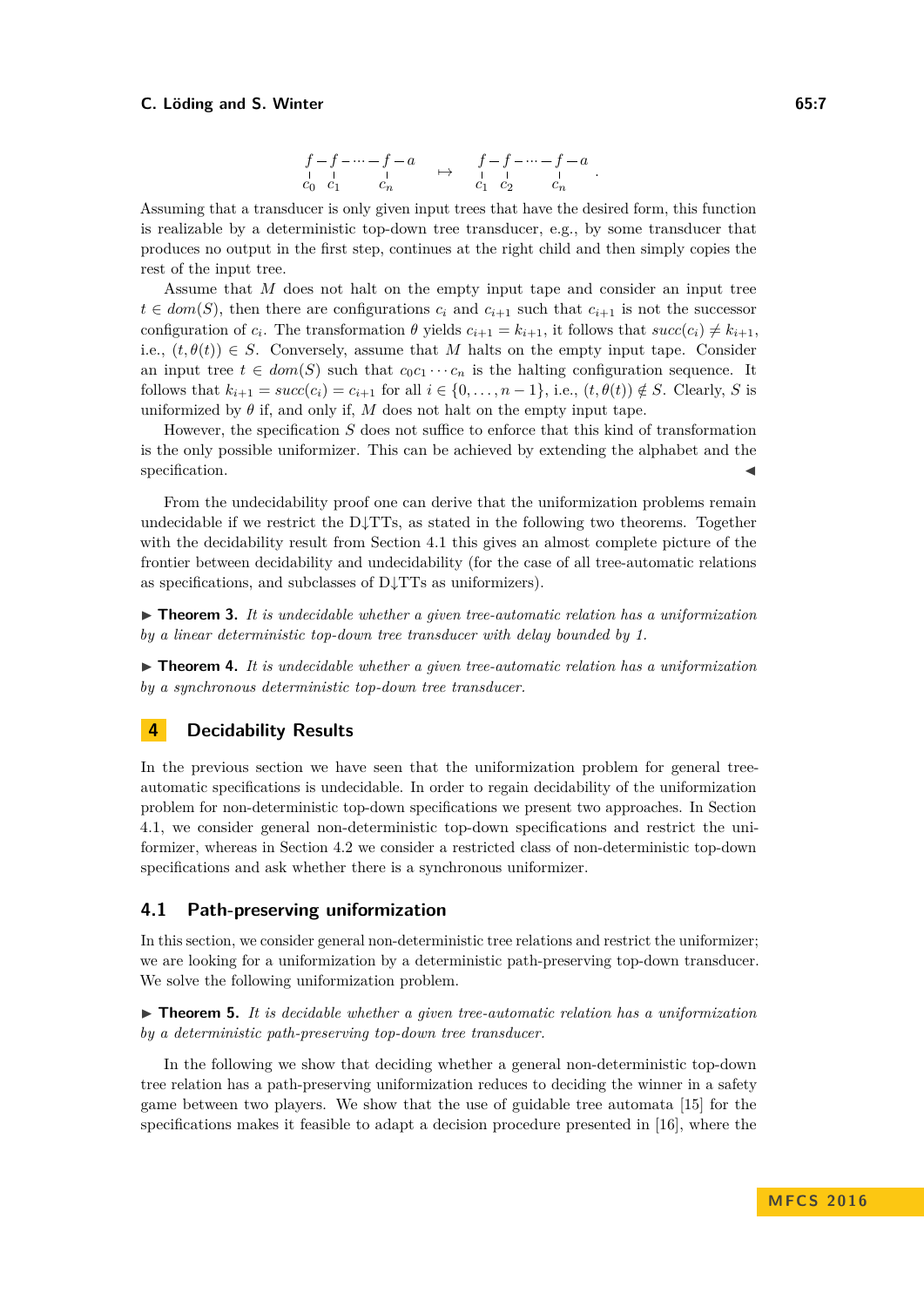#### **65:8 Uniformization for Tree-Automatic Relations and Top-Down Tree Transducers**

uniformization problem for deterministic top-down tree relations was reduced to deciding the winner in a safety game.

Before we present the decision procedure, we need to fix some notations. Given  $\Sigma =$  $\bigcup_{i=0}^{m} \Sigma_i$ , let dir  $\Sigma = \{1, \ldots, m\}$  be the set of directions compatible with  $\Sigma$ . For  $\Sigma = \bigcup_{i=0}^{m} \Sigma_i$ , the set  $\text{Path}_\Sigma$  of labeled paths over  $\Sigma$  is defined inductively by:

- *ε* is a labeled input path and each  $f \in \Sigma$  is a labeled input path,
- given a labeled input path  $\pi = x \cdot f$  with  $f \in \Sigma_i$  ( $i > 0$ ) over  $\Sigma$ , then  $\pi \cdot ig$  with  $j \in \{1, \ldots, i\}$  and  $q \in \Sigma$  is a labeled input path.

For  $\pi \in \text{Path}_{\Sigma}$ , we define the path  $path(\pi) \in \text{dir}_{\Sigma}^{*}$  and the word  $labels(\pi) \in \Sigma^{*}$  induced by  $\pi$  inductively by:

- if  $\pi = \varepsilon$  or  $\pi = f$ , then  $path(\varepsilon) = path(f) = \varepsilon$ ,  $labels(\varepsilon) = \varepsilon$  and  $labels(f) = f$ ,
- $\equiv$  if  $\pi = x \cdot \hat{i} f$  with  $\hat{i} \in \text{dir}_{\Sigma}$ ,  $f \in \Sigma$ , then  $path(\pi) = path(x) \cdot \hat{i}$ ,  $labels(\pi) = labels(x) \cdot \hat{f}$ .

The length  $|| \cdot ||$  of a labeled path over  $\Sigma$  is the length of the word induced by its path, i.e.,  $||\pi|| = |labels(\pi)|$ .

 $\text{For } \pi \in \text{Path}_{\Sigma} \text{ let } T_{\Sigma}^{\pi} := \{t \in T_{\Sigma} \mid val_t\big(\text{path}(\pi)[1,(i-1)]\big) = \text{labels}(\pi)[i] \text{ for } 1 \leq i \leq ||\pi||\}$ be the set of trees *t* over  $\Sigma$  such that  $\pi$  is a prefix of a labeled path through *t*. For a treeautomatic relation  $R \subseteq T_\Sigma \times T_\Gamma$  recognized by an N↓TA  $A, \pi \in \text{Path}_{\Sigma}$  and  $q \in Q_A$  let  $R^{\pi} := \{(t, t') \in R \mid t \in T_{\Sigma}^{\pi}\}\$ and  $R_q^{\pi} := \{(t, t') \in R(\mathcal{A}_q) \mid t \in T_{\Sigma}^{\pi}\}.$ 

Since we consider labeled paths through trees, it is convenient to define the notion of convolution also for labeled paths. For a labeled path  $x \in \text{Path}_{\Sigma}$  with  $||x|| > 0$ , let  $dom_x := \{u \in \text{dir}_{\Sigma}^* \mid u \sqsubseteq path(x)\}\$ and  $val_x : dom_x \to \Sigma$ , where  $val_x(u) = labels(x)[i]$ if  $u \in dom_x$  with  $|u| = i + 1$ . Let  $x \in Path_{\Sigma}$ ,  $y \in Path_{\Gamma}$  with  $path(y) \subseteq path(x)$  or  $path(x) \sqsubseteq path(y)$ , then the *convolution* of *x* and *y* is  $x \otimes y$  defined by  $dom_x \otimes y = dom_x \cup dom_y$ , and  $val_{x\otimes y}(u) = (val_x^{\perp}(u), val_y^{\perp}(u))$  for all  $u \in dom_{x\otimes y}$ , where  $val_x^{\perp}(u) = val_x(u)$  if  $u \in dom_x$ and  $val_x^{\perp}(u) = \perp$  otherwise, analogously defined for  $val_y^{\perp}(u)$ .

Furthermore, it is useful to relax the notion of runs to labeled paths. Let  $x \in \text{Path}_{\Sigma}$ ,  $y \in \text{Path}_{\Gamma}$  such that  $x \otimes y$  is defined, i.e.,  $path(y) \sqsubseteq path(x)$  or  $path(x) \sqsubseteq path(y)$ . We define the run of A on  $x \otimes y$  such that it maps all nodes from  $dom_{x \otimes y}$  as well as all nodes that are a direct successor of a node from  $dom_{x\otimes y}$  to a state of A. Formally, let the (partial) *run* of A on  $x \otimes y$  be the partial function  $\rho : \text{dir}_{\Sigma}^* \to Q_{\mathcal{A}}$  such that  $\rho(\varepsilon) = q_0^{\mathcal{A}}$ , and for each  $u \in dom_{x \otimes y}$ : if  $q := \rho(u)$  is defined and there is a transition  $(q, val_{x \otimes y}(u), q_1, \ldots, q_i) \in \Delta_A$ , then  $\rho(u.j) = q_j$  for all  $j \in \{1, \ldots, i\}$ . Let  $path(x \otimes y) = v$  and  $i \in \text{dir}_{\Sigma}$ . Shorthand, we write  $\mathcal{A}: q_0^{\mathcal{A}}$  $\frac{x\otimes y}{y}$ <sub>*i*</sub> *q*, if *q* := *ρ*(*vi*) is defined. We write *A* : *q*<sub>0</sub><sup>*A*</sup>  $\frac{x\otimes y}{f}$  *Acc* if  $rk(val_{x\otimes y}(v)) = 0$ and  $(\rho(v), val_{x\otimes y}(v)) \in \Delta_{\mathcal{A}}$  to indicate that the (partial) run  $\rho$  of  $\mathcal A$  on  $x\otimes y$  is accepting.

We explicitly state a simple lemma that is used in several places.

<span id="page-7-0"></span> $\blacktriangleright$  **Lemma 6** ([\[16\]](#page-13-4)). *Given a*  $\downarrow$  *TA A and a state q of A*, the following properties are decid*able:*

- 1.  $\forall t \in T_{\Sigma}: t \otimes \bot \in T(\mathcal{A}_q)$ ,
- **2.**  $\exists t' \in T_{\Gamma}: \bot \otimes t' \in T(\mathcal{A}_q)$ *,*
- **3.**  $\exists t' \in T_{\Gamma} \forall t \in T_{\Sigma} : t \otimes t' \in T(\mathcal{A}_q)$ .

Towards the decision procedure, we consider the relationship between the delay that a transducer introduces and uniformizability. Intuitively, if a specification is uniformized by a transducer such that the uniformizer introduces long delays between outputs, then only one path in an input tree is relevant in order to determine an output tree. We express this property by introducing the term path-recognizable function, meaning that there is a  $D\downarrow TT$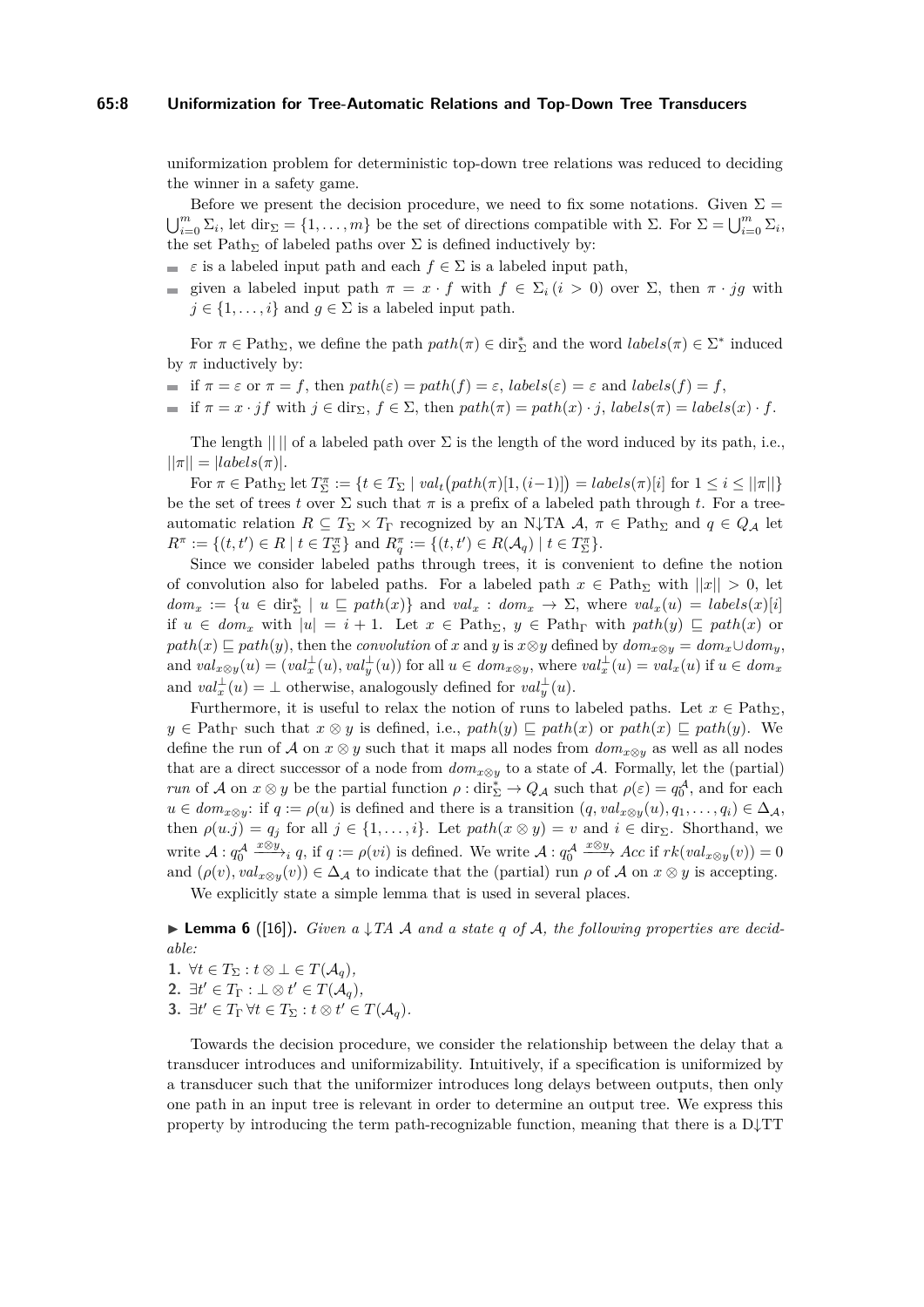#### **C. Löding and S. Winter 65:9**

that first deterministically reads a path from the root to a leaf in an input tree and then outputs a matching output tree. Note that such a uniformizer is always path-preserving.

Formally, we say a relation  $R \subseteq T_\Sigma \times T_\Gamma$  is *uniformizable by a path-recognizable function*, if there exists a D↓TT  $\mathcal T$  that uniformizes  $R$  such that  $\Delta_{\mathcal T}$  only contains transitions of the following form:

**1.**  $q(f(x_1,...,x_i)) \to q'(x_j)$ , or

2.  $q(a) \rightarrow t$ ,

where  $f \in \Sigma_i$ ,  $i > 0$ ,  $a \in \Sigma_0$ ,  $q, q' \in Q_{\mathcal{T}}$  and  $j \in \{1, \ldots, i\}$  and  $t \in T_{\Gamma}$ .

This notion was introduced in [\[16\]](#page-13-4), where it was shown to be decidable whether a top-down deterministic relation can be uniformized by a path-recognizable function. Using guidable automata, the result carries over to general tree-automatic relations.

## <span id="page-8-0"></span> $\triangleright$  **Theorem 7.** It is decidable whether a given tree-automatic relation can be uniformized by *a path-recognizable function.*

Given a specification, we can show that there exists a computable bound with the following property: If it is necessary for a D↓PTT to introduce delay that exceeds the bound in order to satisfy the specification, then either the remaining specification has a simple uniformization by a path-recognizable function, which is decidable by the above theorem, or is not D↓PTT-uniformizable.

Towards the definition of the game, we need one more notion. We introduce a relation that contains state transformations of a given specification automaton that a labeled path together with some output sequence on this path induces. However, we are only interested in the result of a state transformation if it suffices for a uniformizer to read this labeled path segment in an input tree to (partially) determine a matching output tree. Formally, let  $x \in \text{Path}_{\Sigma}$ ,  $y \in \text{Path}_{\Gamma}$  and  $i \in \text{dir}_{\Sigma}$  such that  $x \otimes y$  is defined. We define the relation  $\tau_{xi} \subseteq Q_{\mathcal{A}} \times Q_{\mathcal{A}}$ such that  $(q, q') \in \tau_{xi,y}$  if there is a partial run  $\rho_q$  of  $\mathcal{A}_q$  on  $x \otimes y$  with  $\mathcal{A}_q : q \xrightarrow{x \otimes y} q'$  and for each uj with  $u \in dom_{x \otimes y}$ ,  $uj \not\sqsubseteq path(x \otimes y)i$ , and  $j \in \{1, ..., rk((val_x^{\perp}(u), val_y^{\perp}(u)))\}$  holds if  $r := \rho_q(uj)$  and  $j \leq rk(val_x^{\perp}(u)), rk(val_y^{\perp}(u))$ , then there exists  $t' \in T_{\Gamma}$  such that

 $t \otimes t' \in T(\mathcal{A}_r)$  for all  $t \in T_{\Sigma}$ , and

if  $r := \rho_q(uj)$  and  $rk(val_y^{\perp}(u)) < j \leq rk(val_x^{\perp}(u))$ , then  $t \otimes \perp \in T(\mathcal{A}_r)$  for all  $t \in T_{\Sigma}$ , and

if  $r := \rho_q(uj)$  and  $rk(val_x^{\perp}(u)) < j \leq rk(val_y^{\perp}(u))$ , then there exists  $t' \in T_{\Gamma}$  such that  $\perp \otimes t' \in T(\mathcal{A}_r).$ 

Lemma [6](#page-7-0) implies that it is decidable whether  $(q, q') \in \tau_{xi,y}$ . Basically, if q is in the domain of  $\tau_{xi,y}$ , then there exists a fixed (partial) output tree  $s' \in S_{\Gamma}^{yio}$  such that for each input tree  $t \in T_{\Sigma}^{x} \cap dom(T(\mathcal{A}_{q}))$  there exists some  $t' \in T_{\Gamma}$  such that  $t \otimes (s' \cdot t') \in T(\mathcal{A}_{q})$ .

Now, we are ready to show that the uniformization problem posed in this section reduces to deciding the winner in a safety game, provided that the specification is given by a guidable automaton. The game is played between In and Out on a game graph parameterized by *k*, where In can follow any path from the root to a leaf in an input tree such that In plays one input symbol at a time. Out can either react with an output symbol, or delay the output a bounded number of times (at most 2*k* times) and react with a direction in which In should continue with his input sequence. As stated after Theorem [7,](#page-8-0) when the output delay increases to a computable bound, then uniformization is either impossible or can be realized by a path-recognizable function (Out then wins automatically, see o4. in the construction below). To make the decision procedure sound, the parameter *k* has to be chosen as this bound.

Given a tree-automatic relation  $R \subseteq T_\Sigma \times T_\Gamma$ , we assume its domain to be deterministic, otherwise no deterministic ↓TT can recognize the domain. Let *R* be recognized by a guidable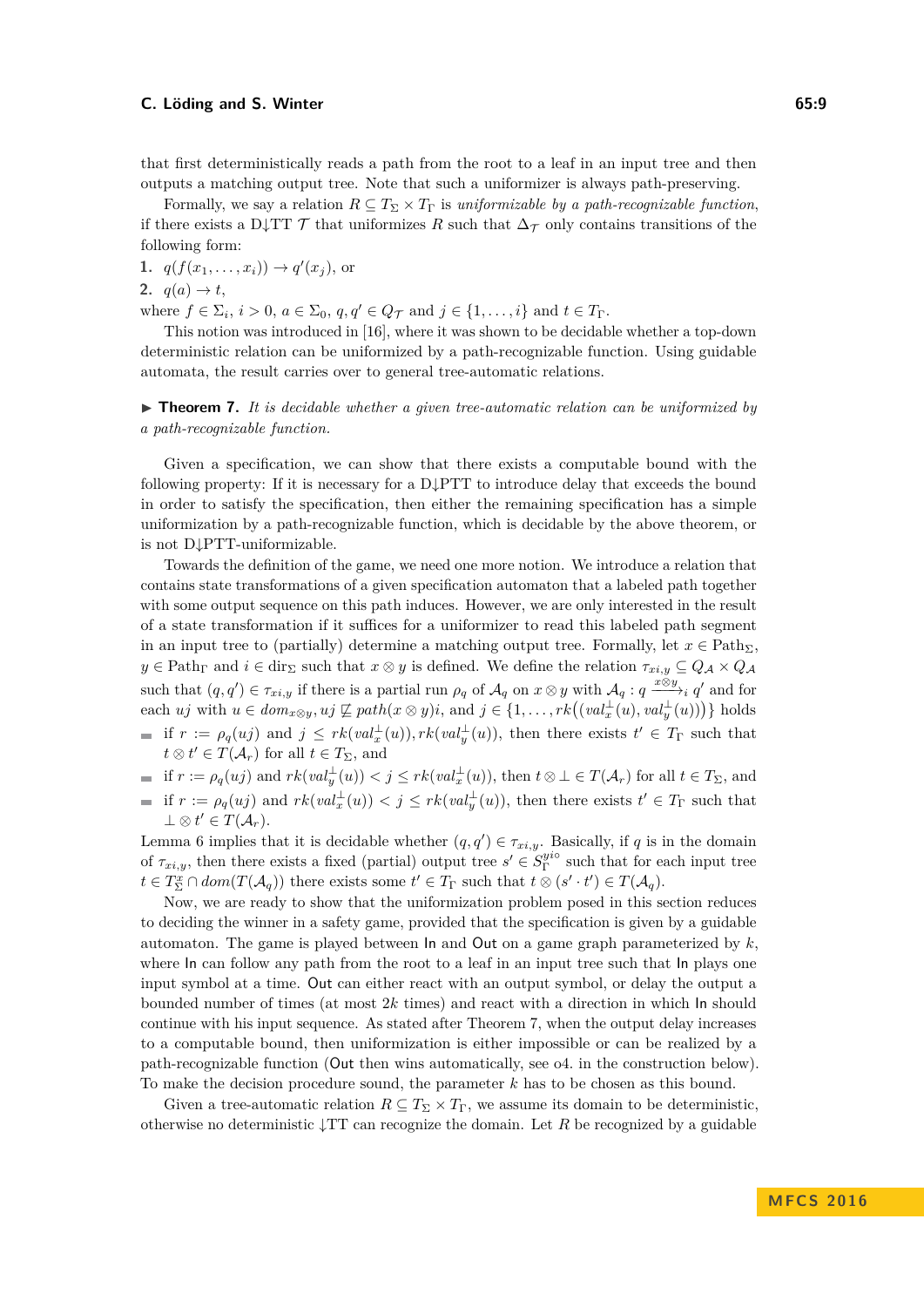#### **65:10 Uniformization for Tree-Automatic Relations and Top-Down Tree Transducers**

 $N\downarrow$ TA A and let  $dom(R)$  be recognized by a D $\downarrow$ TA B. Formally, the game graph  $G_{\mathcal{A},\mathcal{B}}^k$  is constructed as follows.

- $V_{\mathsf{In}} = \{ (p, q, \pi j) \in Q_{\mathcal{B}} \times Q_{\mathcal{A}} \times \text{Path}_{\Sigma} \cdot \text{dir}_{\Sigma} \mid \|\pi\| \leq 2k + 1, \pi \in \text{Path}_{\Sigma}, j \in \text{dir}_{\Sigma} \} \cup 2^{Q_{\mathcal{B}} \times Q_{\mathcal{A}}}$ is the set of vertices of player **ln** including the initial vertex  $\{(q_0^{\mathcal{B}}, q_0^{\mathcal{A}})\}.$
- $V_{\text{Out}} = \{(p, q, \pi) \in Q_B \times Q_A \times \text{Path}_{\Sigma} \mid ||\pi|| \leq 2k + 1\}$  is the set of vertices of player Out.
- $\blacksquare$  From a vertex of  $\blacksquare$  the following moves are possible:
	- **i1.**  $(p, q, \pi j) \rightarrow (p, q, \pi j f)$  for each  $f \in \Sigma$  such that  $\mathcal{B}: p \stackrel{\pi}{\rightarrow} j p'$  and there exists  $(p^{\prime})$ *(delay; In chooses the next input symbol)* i2.  $\{(p_1,q_1),\ldots,(p_n,q_n)\}\rightarrow(p_j,q_j,f)$  for each  $f\in\Sigma$  such that there is  $(p_j,f,p_j^1,\ldots,p_j^i)\in$  $\Delta_B$  and each  $j \in \{1, ..., n\}$  (no delay; In chooses the next direction and input symbol)
- From a vertex of Out the following moves are possible:  $\overline{\phantom{a}}$ 
	- **o1.**  $(p, q, f) \stackrel{r}{\to} \{(p_1, q_1), \ldots, (p_i, q_i)\}$  if there is  $r = (q, (f, g), q_1, \ldots, q_n) \in \Delta_A$ ,  $(p, f, p_1, \ldots, p_i) \in \Delta_B$ ,  $f \in \Sigma$  is *i*-ary,  $g \in \Sigma_{\perp}$  is *j*-ary,  $n = max\{i, j\}$ , and if  $j > i$ there exist trees  $t_{i+1}, \ldots, t_j \in T_{\Gamma}$  such that  $\bot \otimes t_{\ell} \in T(\mathcal{A}_{q_l})$  for all  $i < \ell \leq j$ .

(no delay; Out applies a transition; Out can pick output trees for all directions where the input has ended; In can continue from the other directions)

Note, if  $f \in \Sigma_0$ , i.e., the input symbol is a leaf, then the next reached vertex is  $\emptyset \in V_{\text{In}}$ , which is a terminal vertex.

- **o2.**  $(p, q, f \, j\pi) \stackrel{r}{\rightarrow} (p_j, q_j, \pi)$  if there is  $r = (q, (f, g), q_1, \ldots, q_n) \in \Delta_{\mathcal{A}}$  such that  $(q, q_j) \in$  $\tau_{f,i,g}$  and  $(p, f, p_1, \ldots, p_i) \in \Delta_{\mathcal{B}}$ .
	- (delay; Out applies a transition, removes the leftmost input symbol and advances in direction of the labeled path ahead; Out can pick output trees for all divergent directions)
- **o3.**  $(p, q, \pi j f) \to (p, q, \pi j f j')$  for each  $j' \in \{1, ..., i\}$  for  $f \in \Sigma_i$  if  $\|\pi j f\| < k + 1$ (Out delays and chooses a direction from where In should continue)
- **o4.**  $(p,q,\pi) \to (p,q,\pi)$  if  $R_q^{\pi}$  is uniformizable by a path-recognizable function.

(Out stays in this vertex and wins)

Note that the game graph can effectively be constructed, because Lemma [6](#page-7-0) and Theorem [7](#page-8-0) imply that it is decidable whether the edge constraints are satisfied.

The desired winning condition expresses that player Out loses the game if the input can be extended, but no valid output can be produced. This is represented in the game graph by a set of bad vertices *B* that contains all vertices of Out with no outgoing edges. If one of these vertices is reached during a play, Out loses the game. Thus, we define  $\mathcal{G}^k_{\mathcal{A},\mathcal{B}} = (G^k_{\mathcal{A},\mathcal{B}}, V \setminus B)$ as safety game for Out.

The following two lemmata show that from the existence of a winning strategy a top-down tree transducer that uniformizer the relation can be obtained and vice versa.

# <span id="page-9-0"></span> $\blacktriangleright$  **Lemma 8.** *Given k, if Out has a winning strategy in*  $\mathcal{G}^k_{A,B}$ *, then R is D*\*PTT-uniformizable.*

The key idea in order to lift the proof in [\[16\]](#page-13-4) from deterministic to general non-deterministic specifications is, given a guidable automaton for the specification, to turn a uniformizer into a guide for the specification automaton in order to construct a winning strategy.

<span id="page-9-1"></span>**Lemma 9.** If R is D\PTT-uniformizable, then Out has a winning strategy in  $\mathcal{G}^k_{A,B}$ , where *k is a number effectively computable from* A*.*

As a consequence of Lemmata [8](#page-9-0) and [9](#page-9-1) and the fact that a winning strategy for Out in  $\mathcal{G}_{\mathcal{A},\mathcal{B}}^k$  can effectively be computed, together with the fact that for each tree-automatic relation a guidable N↓TA can effectively be constructed, see [\[15\]](#page-12-13), we immediately obtain Theorem [5.](#page-6-2)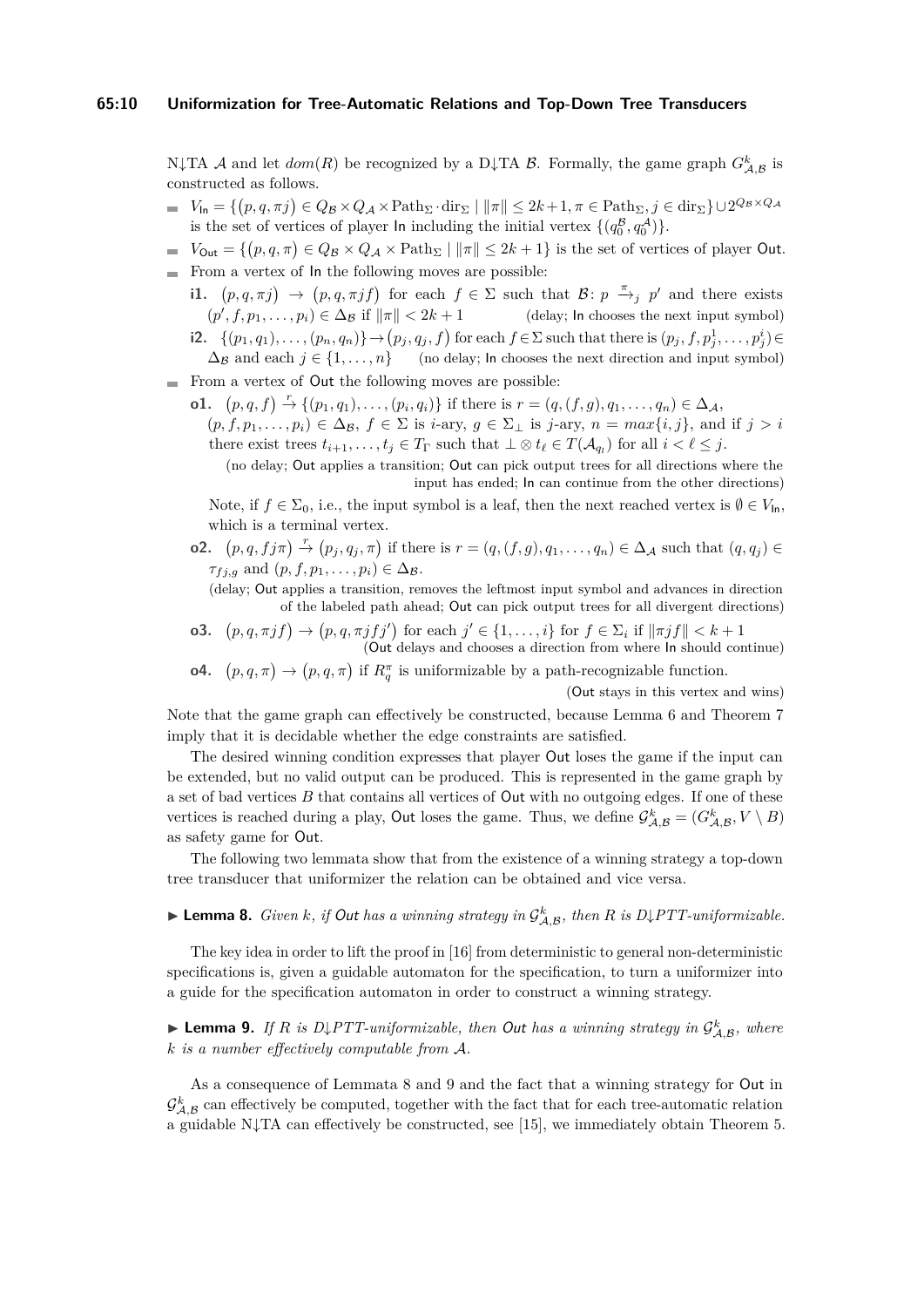## <span id="page-10-0"></span>**4.2 Union of top-down deterministic specifications**

In this section, we assume that  $R \subseteq T_\Sigma \times T_\Gamma$  is given as the union  $\bigcup_{i=1}^n R_i$  of *n* relations with pairwise disjoint domains, where each  $R_i$  is recognized by a D $\downarrow$ TA  $A_i$  and its domain is recognized by a D $\downarrow$ TA  $\mathcal{B}_i$ . Furthermore, we assume that the domain of the relation is D↓TA-recognizable, otherwise there exists no uniformization by a deterministic top-down tree transducer.

**Example 10.** Let  $\Sigma$  be an input alphabet given by  $\Sigma_1 = \{h\}$  and  $\Sigma_0 = \{c, d\}$  and let  $\Gamma$  be an output alphabet given by  $\Gamma_2 = \{f\}$ ,  $\Gamma_1 = \{h\}$  and  $\Gamma_0 = \{c, d\}$ . We consider the relation  $R \subseteq$  $T_{\Sigma} \times T_{\Gamma}$  defined by  $\{(h(t), f(t, t')) \mid t, t' \in T_{\Sigma} \text{ such that } t \text{ and } t' \text{ have the same leaf symbol}\}.$ This specification can be obtained by the union of two deterministic top-down specifications, one specification for each leaf symbol. Clearly, a deterministic top-down transducer can realize the specification by producing  $f(t, t)$  for a unary input tree  $h(t)$ , e.g., by starting with  $q_0(h(x_1)) \to f(q(x_1), q(x_1))$ . However, there is no linear synchronous uniformizer for *R*, because in the first step a linear D↓TT would have to pick for either the right or the left subtree an output tree with a fixed leaf symbol. As the actual leaf symbol of the input tree is yet unknown it is not possible to fix a correct output tree.

We provide a decision procedure for the following problem.

<span id="page-10-1"></span>I **Theorem 11.** *It is decidable whether the union of D*↓*TA-recognizable relations with pairwise disjoint D*↓*TA-recognizable domains has a uniformization by a synchronous deterministic top-down tree transducer.*

We show that the existence of a synchronous uniformizer for such a relation is a regular property over infinite trees that can be checked by a parity tree automaton. For an introduction to parity tree automata, see e.g. [\[20\]](#page-13-5). We define a regular infinite tree, given as the unfolding of a finite graph, such that each vertex of the infinite tree represents a node in an input tree together with a set of output nodes produced from this input node. Since the uniformizer might be non-linear, output at different positions in the output tree can depend on the same position in the input tree. Our construction bounds the number of required output choices by making the choice only depending on the state transformation that the current output sequences together with the input sequence induces.

Before we formally define the finite graph, we describe its components. Recall,  $R =$  $\bigcup_{i=1}^n R_i$ , where  $R_i$  is recognized by a D↓TA  $A_i$  and  $dom(R)$  is recognized by a D↓TA  $\mathcal D$ . The graph keeps track of the state of D on the input, and the states of  $A_1, \ldots, A_n$  on the produced output. For the latter we use vectors with *n* elements. We define a function  $\lambda_{\ell}$ that returns the *l*<sup>th</sup> element of a vector, for each  $1 \leq \ell \leq n$ . Let *L* denote such a vector, then  $\lambda_{\ell}(L)$  stores the information w.r.t.  $\mathcal{A}_{\ell}$ . We model that read input and produced output can be on the same or on divergent paths as follows: In case that input and output are on the same path,  $\lambda_{\ell}(L)$  is the state of  $\mathcal{A}_{\ell}$  on the combined input sequence and output sequence. In case that the output is mapped to a divergent path,  $\lambda_{\ell}(L)$  is a set of states of  $\mathcal{A}_{\ell}$  that is obtained by combining all possible input sequences with the produced output sequence. Now we are ready to formally define the graph  $\mathcal{G}$ :

- From a vertex *v* of the form  $(p, \{L_1, \ldots, L_m\})$ , where *p* is a state of *D* and each  $L_j$  is a vector of states resp. sets of states over  $A_1, \ldots, A_n$ , the following edges exist:
- $v \to (v, f)$  if there is  $(p, f, p_1 \dots, p_i) \in \Delta_{\mathcal{D}}$  (edges for every possible input symbol) An edge  $((p, {L_1, \ldots, L_m}), f) \stackrel{o_1, \ldots, o_m}{\rightarrow} [(p_1, Q_1), \ldots, (p_i, Q_i)]$  defining output choices  $o_1, \ldots, o_m$  exists if  $(p, f, p_1, \ldots, p_i) \in \Delta_{\mathcal{D}}$  and the following conditions hold:
	- $o_j \in \Gamma(X_i)$  for each  $1 \leq j \leq m$ , and

(for each  $L_j$  an output  $o_j$  consisting of one symbol and directions to continue is chosen)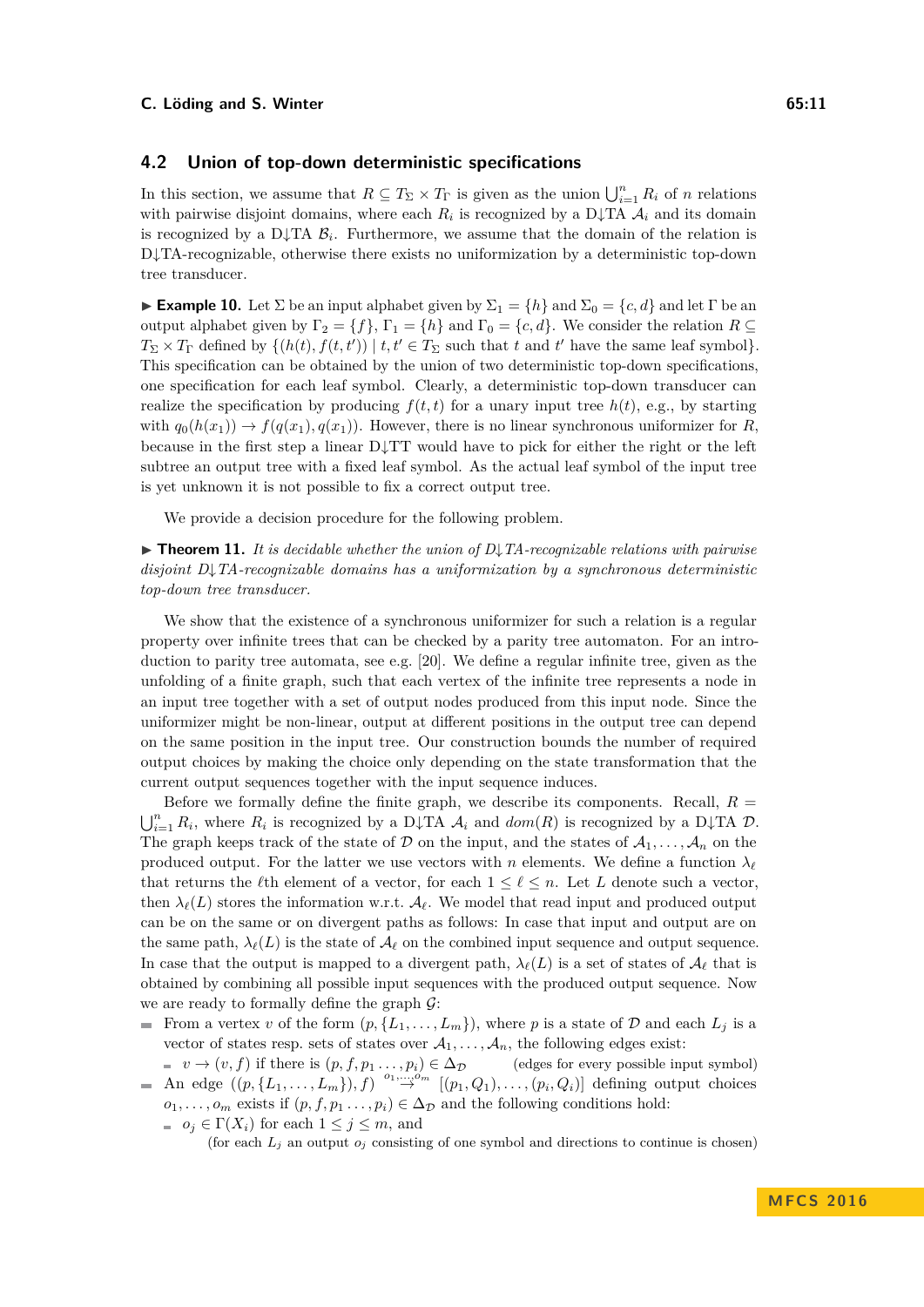#### **65:12 Uniformization for Tree-Automatic Relations and Top-Down Tree Transducers**

■ the set  $Q_d$  is constructed as follows for each  $1 \le d \le i$ : if for output  $o_j = g(x_{j_1}, \ldots, x_{j_r})$  there is  $k \in \{1, \ldots, r\}$  with  $j_k = d$ , (the *k*th child of the output *o<sup>j</sup>* depends on the *d*th child of the input)

we add a vector  $V_k$  to  $Q_d$ , where the component  $\lambda_{\ell}(V_k)$  referring to  $\mathcal{A}_{\ell}$  is build up from  $\lambda_{\ell}(L_j)$  and  $o_j$  as follows:

**∗** if  $\lambda_{\ell}(L_j) \in Q_{\mathcal{A}_{\ell}}$ , say  $q \in Q_{\mathcal{A}_{\ell}}$ , (input and output are at the same position) and there is  $(q, (f, g), q_1, \ldots, q_{max\{rk(f), rk(g)\}}) \in \Delta_{\mathcal{A}_{\ell}},$ 

then  $\lambda_{\ell}(V_k) = \begin{cases} q_k & \text{if } d = k, \\ 0 & \text{otherwise} \end{cases}$  (input and output continue in the same direction) {*qk*} otherwise*.* (input and output continue in divergent directions) (the corresponding transition in  $\mathcal{A}_{\ell}$  is applied)

- **∗** if  $\lambda_{\ell}(L_j) \in 2^{Q_{\mathcal{A}_{\ell}}}$ , (input and output are on divergent paths) then set  $\lambda_{\ell}(V_k)$  to  $\emptyset$  and for each  $q \in \lambda_{\ell}(L_j)$  and each  $f' \in \Sigma$  such that there is  $(q, (f', g), q_1, \ldots, q_{max\{rk(f'), rk(g)\}}) \in \Delta_{\mathcal{A}_{\ell}}$ , add  $q_k$  to  $\lambda_{\ell}(V_k)$ .
- (all possibly reachable states in  $A_\ell$  are collected) From  $[v_1, \ldots, v_i]$  an edge to  $v_j$  exists for all  $1 \leq j \leq i$ . (edges to all directions) The initial vertex is  $(p_0, \{L\})$ , where  $L = [q_0^{A_1}, \ldots, q_0^{A_n}]$  and  $p_0$  is the initial state of  $D$ .  $\bar{a}$

Now that we have defined G, we consider the unfolding  $H$  of G which is a regular infinite tree. Consequently, each vertex of  $\mathcal H$  is associated with a labeled path, interpreted as an input sequence  $\pi$ , and additionally it is associated with a bounded number of labeled paths, interpreted as output sequences produced by a transducer while reading the input sequence  $\pi$ . Note that different vertices of  $\mathcal{H}$  may represent the same input sequence, but differ in the associated output sequences. This is a regular infinite tree that has the desired property, namely, each input sequence together with a (sufficiently large) number of possible output sequences is represented in the tree.

Our goal is to construct a parity tree automaton, whose tree language is non-empty iff *R* has a uniformization by a synchronous deterministic top-down tree transducer. The idea is to annotate  $H$  with an output strategy  $\sigma$ . The strategy selects for each node of the form  $(v, f)$  with  $f \in \Sigma$  one child, i.e.,  $\sigma$  fixes an output choice. Let  $\mathcal{H} \cap \sigma$  denote the tree H with annotations encoding  $\sigma$ . Given  $\mathcal{H} \circ \sigma$  and some input tree  $t \in dom(R)$ , the output choices defined by  $\sigma$  identify a unique output tree that a D<sub>↓</sub>TT can produce while reading t. For an input tree *t*, let  $\sigma(t)$  denote the corresponding output tree. The strategy  $\sigma$  corresponds to a uniformizer if for all  $t \in dom(R)$  holds that  $(t, \sigma(t)) \in R$ . The following lemma shows that the set of trees  $\mathcal{H}^{\frown} \sigma$  such that  $\sigma$  corresponds to a uniformizer is a regular set of trees.

**I Lemma 12.** *There exists a parity tree automaton* C *that accepts exactly those trees*  $H^{\frown} \sigma$ *such that*  $(t, \sigma(t)) \in R$  *for all*  $t \in dom(R)$ *.* 

The next lemma shows that the uniformization problem posed in this section reduces to deciding the emptiness problem for  $C$ . It directly implies Theorem [11](#page-10-1) because emptiness of parity tree automata is decidable (see [\[20\]](#page-13-5)).

 $\blacktriangleright$  **Lemma 13.** The tree language  $T(\mathcal{C})$  is non-empty if, and only if, R has a uniformization *by a synchronous deterministic top-down tree transducer.*

# **5 Conclusion**

We have considered uniformization of tree-automatic relations by  $D\downarrow TTs$ . Using the subclasses of bounded-delay, linear, and path-preserving  $D_{\rm{v}}TTs$ , we have obtained an almost complete picture of the frontier between decidability and undecidability. We have also presented a class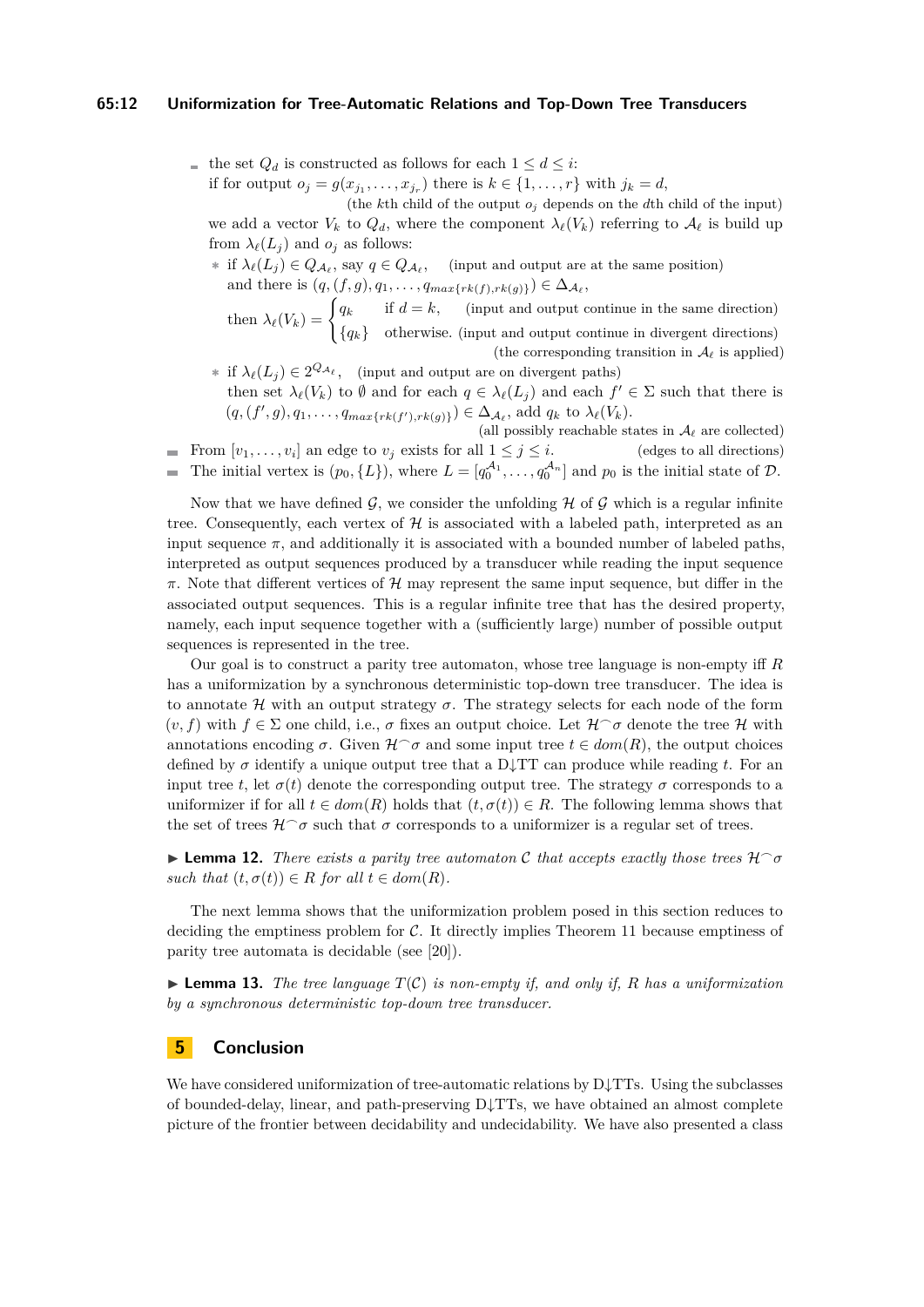#### **C. Löding and S. Winter 65:13**

As further research questions it would be interesting to extend the class of specifications beyond those of tree-automatic relations. In [\[6\]](#page-12-10) decidability results for word transformations have been obtained for deterministic rational relations, and for uniformization questions in which the delay of the uniformizer is related to the one of the specification. We plan to study extensions of these ideas from words to trees.

#### **References**

- <span id="page-12-7"></span>**1** J. Richard Büchi and Lawrence H. Landweber. Solving sequential conditions by finitestate strategies. *Transactions of the American Mathematical Society*, 138:295–311, 1969. [doi:10.1090/S0002-9947-1969-0280205-0](http://dx.doi.org/10.1090/S0002-9947-1969-0280205-0).
- <span id="page-12-3"></span>**2** Aranud Carayol, Christof Löding, Damian Niwiński, and Igor Walukiewicz. Choice functions and well-orderings over the infinite binary tree. *Central European Journal of Mathematics*, 8(4):662–682, 2010.
- <span id="page-12-6"></span>**3** Alonzo Church. Logic, arithmetic and automata. In *Proceedings of the International Congress of Mathematicians*, pages 23–35, 1962.
- <span id="page-12-5"></span>**4** Thomas Colcombet and Christof Löding. Transforming structures by set interpretations. *Logical Methods in Computer Science*, 3(2):1–36, 2007. [doi:10.2168/LMCS-3\(2:4\)2007](http://dx.doi.org/10.2168/LMCS-3(2:4)2007).
- <span id="page-12-12"></span>**5** Thomas Colcombet and Christof Löding. The non-deterministic Mostowski hierarchy and distance-parity automata. In *Proceedings of the 35th International Colloquium on Automata, Languages and Programming, ICALP 2008*, volume 5126 of *Lecture Notes in Computer Science*, pages 398–409. Springer, 2008.
- <span id="page-12-10"></span>**6** Thomas Colcombet and Christof Löding. The non-deterministic Mostowski hierarchy and distance-parity automata. In *International Colloquium on Automata, Languages and Programming, ICALP 2016*, 2016. to appear, full version on [http://arxiv.org/abs/1602.](http://arxiv.org/abs/1602.08565) [08565](http://arxiv.org/abs/1602.08565).
- <span id="page-12-11"></span>**7** Hu. Comon, M. Dauchet, R. Gilleron, C. Löding, F. Jacquemard, D. Lugiez, S. Tison, and M. Tommasi. Tree automata techniques and applications, 2007. Release October, 12th 2007. URL: <http://www.grappa.univ-lille3.fr/tata>.
- <span id="page-12-0"></span>**8** C. C. Elgot and J. E. Mezei. On relations defined by generalized finite automata. *IBM J. Res. Dev.*, 9(1):47–68, 1965.
- <span id="page-12-14"></span>**9** Ferenc Gécseg and Magnus Steinby. *Tree Automata*. Akadémiai Kiadó, Budapest, 1984.
- <span id="page-12-2"></span>**10** Yuri Gurevich and Saharon Shelah. Rabin's uniformization problem. *J. Symb. Log.*, 48(4):1105–1119, 1983.
- <span id="page-12-9"></span>**11** Michael Holtmann, Łukasz Kaiser, and Wolfgang Thomas. Degrees of lookahead in regular infinite games. In *Foundations of Software Science and Computational Structures*, volume 6014 of *Lecture Notes in Computer Science*, pages 252–266. Springer, 2010. [doi:10.1007/](http://dx.doi.org/10.1007/978-3-642-12032-9_18) [978-3-642-12032-9\\_18](http://dx.doi.org/10.1007/978-3-642-12032-9_18).
- <span id="page-12-8"></span>**12** Frederick A. Hosch and Lawrence H. Landweber. Finite delay solutions for sequential conditions. In *ICALP*, pages 45–60, 1972.
- <span id="page-12-1"></span>**13** Kojiro Kobayashi. Classification of formal languages by functional binary transductions. *Information and Control*, 15(1):95–109, 1969.
- <span id="page-12-4"></span>**14** Dietrich Kuske and Thomas Weidner. Size and computation of injective tree automatic presentations. In *Mathematical Foundations of Computer Science 2011 – 36th International Symposium, MFCS 2011, Proceedings*, volume 6907 of *Lecture Notes in Computer Science*, pages 424–435. Springer, 2011.
- <span id="page-12-13"></span>**15** C. Löding. Logic and automata over infinite trees, 2009. Habilitation Thesis, RWTH Aachen, Germany.